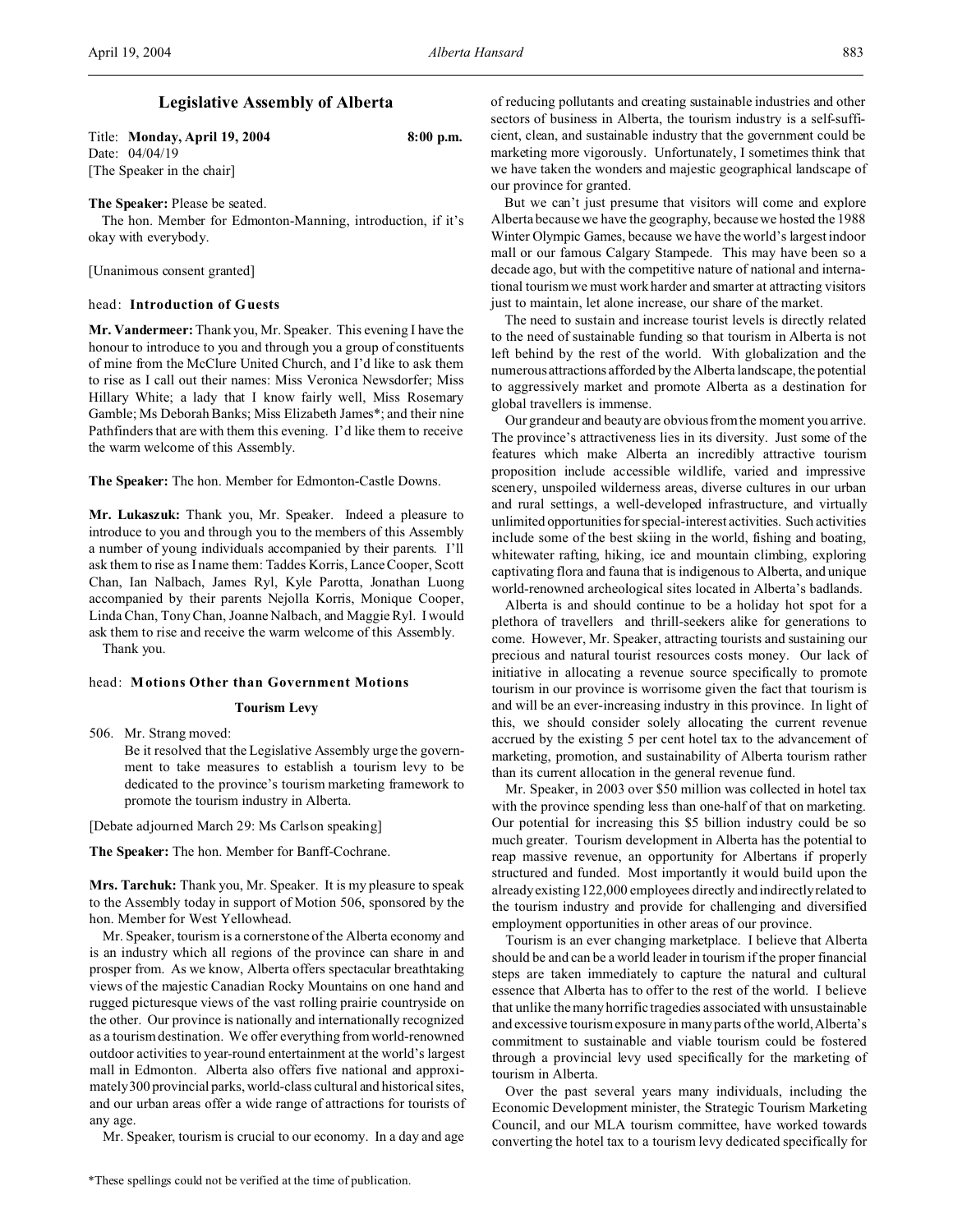the marketing and promotion of Alberta tourism. After carefully examining the options, this seems to be the logical choice regarding the allocation of funds towards increase in tourism marketing expenditure in the province. The \$56 million accrued from the hotel tax in 2003 if allocated fully to the Alberta tourism industry could dramatically increase the already \$5 billion revenue of Alberta tourism and could substantially impact revenues in other sectors of the Alberta economy.

Mr. Speaker, tourism as a viable economic industry will continue to climb in its importance in Alberta. Significant investing in tourism today will enable Alberta to lead the way in innovative and environmentally sustainable ventures in Canada for the future. It is now time for the Alberta government to reallocate the revenue generated by the hotel tax to be solely dedicated to the growth and sustainability of the tourism industry in Alberta. We only have to look at the experiences of some of our major competitors to understand the benefits of effective and significant marketing efforts.

I urge all members of the Assembly today to vote in favour of Motion 506 and ensure that Alberta's tourism future will be sustained for future generations to come.

Thank you.

**The Speaker:** The hon. Member for Edmonton-Gold Bar.

*8:10*

**Mr. MacDonald:** Thank you, Mr. Speaker. It's a pleasure again to participate in the discussion this evening on Motion 506, the establishment of a tourism levy. Certainly, whenever we look at this, it looks like a good idea, but the language of Motion 506, in my opinion, is ambiguous, and it is unclear whether the motion is calling for a new tourism levy to be established on top of the current hotel tax. If that is the case, I would have a great deal of difficulty supporting the motion. I certainly hope that my interpretation is wrong. Further increases to the price of hotel rooms in Alberta, in my opinion, would ruin our competitive advantage and decrease the number of dollars collected from tourism.

We're going back a number of years to the introduction of the hotel tax, going back to 1987. It was at that time going to be used to address the provincial deficit. Well, fortunately, after the economic policies of one of our former leaders, Mr. Laurence Decore, were adopted by this government, not only has that deficit been eliminated, but the provincial debt is now also close to being eliminated.

So if we're not going to eliminate this tax – and my interpretation was that once the debt was paid off, the tax would be eliminated – I think it's a very sound proposal to take at least a portion of this money and use it as a source of cash for an extensive North American and European campaign to attract citizens from America and citizens from Europe to this province. The tourism industry certainly is going to be a significant pillar in our future economic prosperity, and we can't start too soon to promote, as the hon. Member for Banff-Cochrane stated earlier, the attractions, the natural beauty of this province and some of the man-made attractions that have been developed.

Also, perhaps we could use a portion of this money to develop the tourism potential even further in the West Yellowhead area. I'm disappointed. All the development has happened around Kananaskis, and I, for one, was hoping that there would be some development around Hinton on the east side of the Jasper national park.

Whenever one adds up the total of this hotel tax that has been collected, it has in the last half a dozen years or so, Mr. Speaker, been in excess of \$500 million. That is a lot of money. If we had surplus from the advertising campaign, perhaps it would be prudent to set it aside at least and develop some more attractions in the West Yellowhead area. A Kananaskis north so to speak. I'm not saying that we would go as far as putting white sands on the golf courses and things of that nature, but certainly a development that would be a destination for tourists.

I think it is much needed to diversify the economy in that area of Alberta, and I think the northern half of the province would certainly appreciate it because there has been talk for some time that there would be further development in the north part of the province. The highway from Edmonton – of course the hon. member would be quite aware of that – is twinned now, and it doesn't take that much time even doing the speed limit to get to the West Yellowhead constituency.

Certainly, I for one would not be disappointed if the revenue that was raised from the hotel tax was used for an advertising campaign at this time. Now, whenever we look at the province's tourism industry, there is an expectation that there will be a drop in visitors, in revenue. There was last year, in 2003. There was a loss of \$250 million to \$500 million, depending upon who you talk to, and this is despite the high-profile attractions of Banff, Lake Louise, and, as the hon. member stated earlier, here in Edmonton, the West Edmonton Mall.

Again, according to PricewaterhouseCoopers' 2003 Alberta tourism survey, Mr. Speaker, 91 per cent of operators, businesses, and organizations in the province's tourism industry stated that increased marketing and additional financial resources are the most critical elements for industry improvement. As a skier that likes to get down to the national parks, I'm astonished to meet skiers from other places and to find out from them that they usually find their information on Banff and Lake Louise and Jasper in ski magazines. I was of the assumption that perhaps they saw billboards or perhaps they saw advertisements in the travel section in their local Sunday papers, but, no, the majority of them tell me that they're getting this information mostly from ski magazines.

I have yet to meet one party on the ride on the chairlift that has been unsatisfied with either the snow or the service they're receiving from their hotel. They are quite impressed with the services provided at the cost, and of course they're very impressed by the natural beauty and the snow conditions. There's no reason why we can't promote our province, I think, with the use of this money.

The language of Motion 506 is ambiguous, and if it could be cleared up, then certainly I would be very pleased to support this motion at this time.

With those comments, Mr. Speaker, I will cede the floor to another hon. colleague. Thank you.

### **The Speaker:** The hon. Member for Lac La Biche-St. Paul.

**Mr. Danyluk:** Thank you very much, Mr. Speaker. It gives me great pleasure to rise in the Assembly this evening and add my comments to the discussion and debate surrounding Motion 506, the possible introduction of a tourism levy which would be dedicated to the province's tourism marketing framework. This initiative would be established in order to promote and enhance the tourism industry in the province.

The motion has a broad mandate that allows for flexibility to examine various models or initiatives in the industry. I support the idea of proposing a levy. This levy could be added on top of the existing hotel tax or, rather, replace the hotel tax and specifically dedicate the revenue to tourism spending.

The purpose of the hotel tax has run its course, as mentioned by the sponsor. The government of Alberta first established the tax in 1987. It was created along with taxes such as the fuel tax, insurance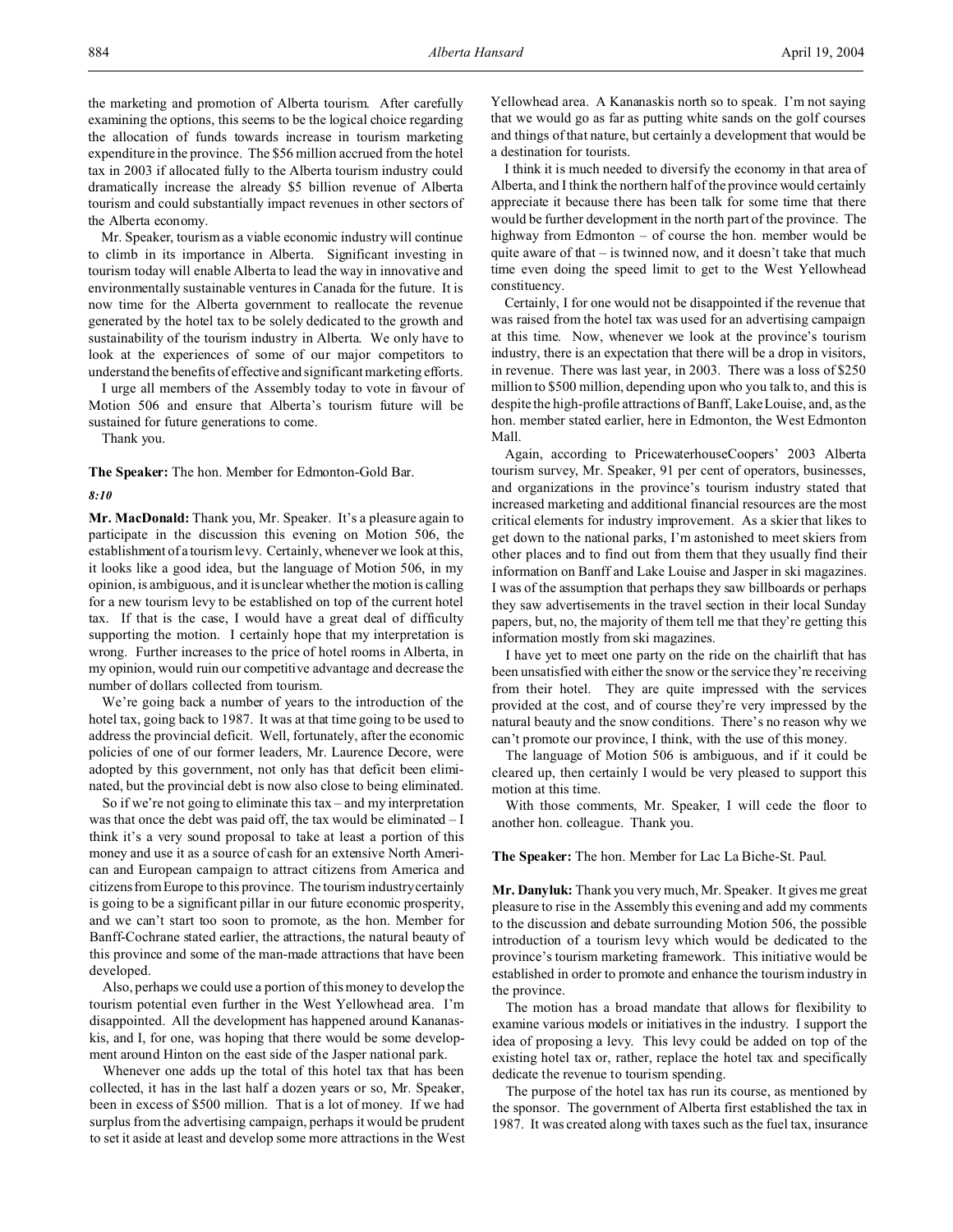premium, and an increase in corporate taxes to reduce the deficit in the province. As all members of the Assembly are aware, currently the province does not have a deficit. Furthermore, there has not been a deficit in Alberta since 1994-95. The province has been fiscally responsible and is working to eliminate what little debt is left in Alberta. The objectives of the hotel tax have been met. Therefore, I agree with the sponsor that one possibility for this revenue or a portion of this revenue would be to invest it into the province's tourism industry.

### *8:20*

As it stands, the money generated from the hotel tax now gets allocated to the general revenue fund. It has been argued both by industry and from within government that this money should serve to enhance the province's tourism efforts. This is not a new idea, Mr. Speaker, and it appears there has been a lot of support for this initiative. Many government MLAs have requested this type of strategy. As well, many in the tourism industry hold the view that by replacing the hotel tax and employing an industry-driven levy, it would bring consistency and predictability in marketing to the sector.

In 2002 the tourism marketing committee first recommended that the hotel tax be converted to a tourism levy and that the revenues be focused on tourism marketing. The idea was to gradually phase out the hotel tax while introducing a tourism marketing levy in its place.

Mr. Speaker, the tourism industry plays an important role in the province's economic base. I offered my remarks regarding this sector in my response to the Speech from the Throne as I believe this is an extremely important industry to the province and one that has great potential for the future. The province's tourist sector gains its strength not only from its exceptional scenery, but also this is complemented by the service excellence and the strong privatesector/government partnerships.

What is left now is for the province to promote this amazing resource and increase its ability to attract national and international visitors. We need to continue to encourage tourists to come and spend their vacation dollars in Alberta. During 2003 the Alberta tourism industry generated over \$5.3 billion in annual revenue, Mr. Speaker. I acknowledge that the revenue estimates are expected to continue to grow over future years, but these projected numbers could only increase substantially with the marketing of our province.

Mr. Speaker, I feel that the tourism effort should be promoting all areas of the province. It seems as though, as mentioned by my colleague from Banff-Cochrane, tourists view Alberta and focus somewhat on the Rocky Mountains and West Edmonton Mall, and if this is the case, then they are missing out on many great escapes that our province has to offer. The Member for Edmonton-Gold Bar talked about a Kananaskis of the north. I would like to talk about the Kananaskis of the east. Lakeland has so much to offer.

There is so much more to Alberta. Its splendour ranges over all areas of the province. However, tourists need to be aware that these opportunities exist. We must ask ourselves why people do not know of these opportunities. Why are they not aware?

Mr. Speaker, my constituency of Lac La Biche-St. Paul is the home of Alberta's Lakeland region. Tourism is an important industry to the area. However, it could be greatly expanded if only more tourists were aware that these opportunities are present. It is not typically a location for international visitors. However, the region is appealing to many different types of visitors. It offers great diversity of boreal mixed forests; clean, clear lakes; sandy beaches; marshy wetlands; and prairie landscapes. The area offers many unique wilderness opportunities. The region has over 150 lakes, many with lakeside camping and cabin facilities. The fishing is

exceptional, while the wetlands are a perfect environment for birdwatching, with over 230 different species.

The area of Lac La Biche-St. Paul consistently has over 175,000 visitors annually. However, I don't believe it is a hot spot for international visitors. I do believe the area holds great potential for the future and would be attractive to many different types of tourists. This area is not a hot spot, because we are not promoting these areas to our potential. We must ask ourselves what the positive economic impact as well as other benefits to my constituency would be if we marketed this area properly.

Alberta is fortunate in that tourism is supported by provincial, national, and international visitors. However, we need to raise the profile of the province and the tourist opportunities that exist for travellers, especially, again, international visitors. We need to continue to attract these types of visitors.

Mr. Speaker, it is absolutely critical to promote the province's tourism sector. How are we going to attract more visitors to come to the province if we don't inform them on what we have to offer? It is not a matter of tourist opportunities in the province but, rather, an issue of getting the word out.

Mr. Speaker, we don't need to go far to see how other jurisdictions market their areas and the attractions within these regions compared to what could be possible in our province. In the pedway across from the visitors' centre and our own Legislature gift shop there are stands filled with pamphlets. I am sure most members are familiar with the area I'm referring to. These stands are filled with information on all sorts of different activities. They offer flyers on golf packages, tours, camping, whitewater rafting, fishing excursions, and other activities. The stands break down into categories: information on Edmonton and out of the province. The information pamphlets in the Alberta section, while abundant, tend to be small flyers promoting specific activities. These look as though they are being produced by individual tour companies.

What I find interesting is the information available from the regions outside of the province. There are complete booklets on British Columbia, Saskatchewan, Manitoba, Yukon, Northwest Territories, and Idaho. There are also booklets on certain regions or areas within the provinces and states. What's more is that there is not just one booklet per province. There are separate information packages on camping attractions and accommodations among other things. I believe there are four separate booklets on Manitoba alone. Surely, if Manitoba can produce that many comprehensive documents, we can match their efforts to promote tourism in Alberta. Granted, there were materials on Alberta, but these were limited in their scope and mostly focused on specific attractions.

This is the same situation that I have encountered while in Jasper and Banff. The visitors' centre and hotel lobbies are filled with information promoting British Columbia and Montana. We might as well be telling people to leave the province and spend their vacation dollars in other locations. The bottom line is that if travellers don't know that these opportunities exist, it is not going to matter how great our facilities are and how incredible the scenery is.

Thank you very much, Mr. Speaker.

# **The Speaker:** The hon. Member for Calgary-Bow.

**Ms DeLong:** Thank you very much, Mr. Speaker. I am pleased to have the opportunity to rise today and join the debate on Motion 506, sponsored by my dear colleague from West Yellowhead. I fully support the intent and purpose of Motion 506, which is to support and further enhance our province's tourism sector, which is increasingly becoming one of the biggest employers and revenue generators in Alberta.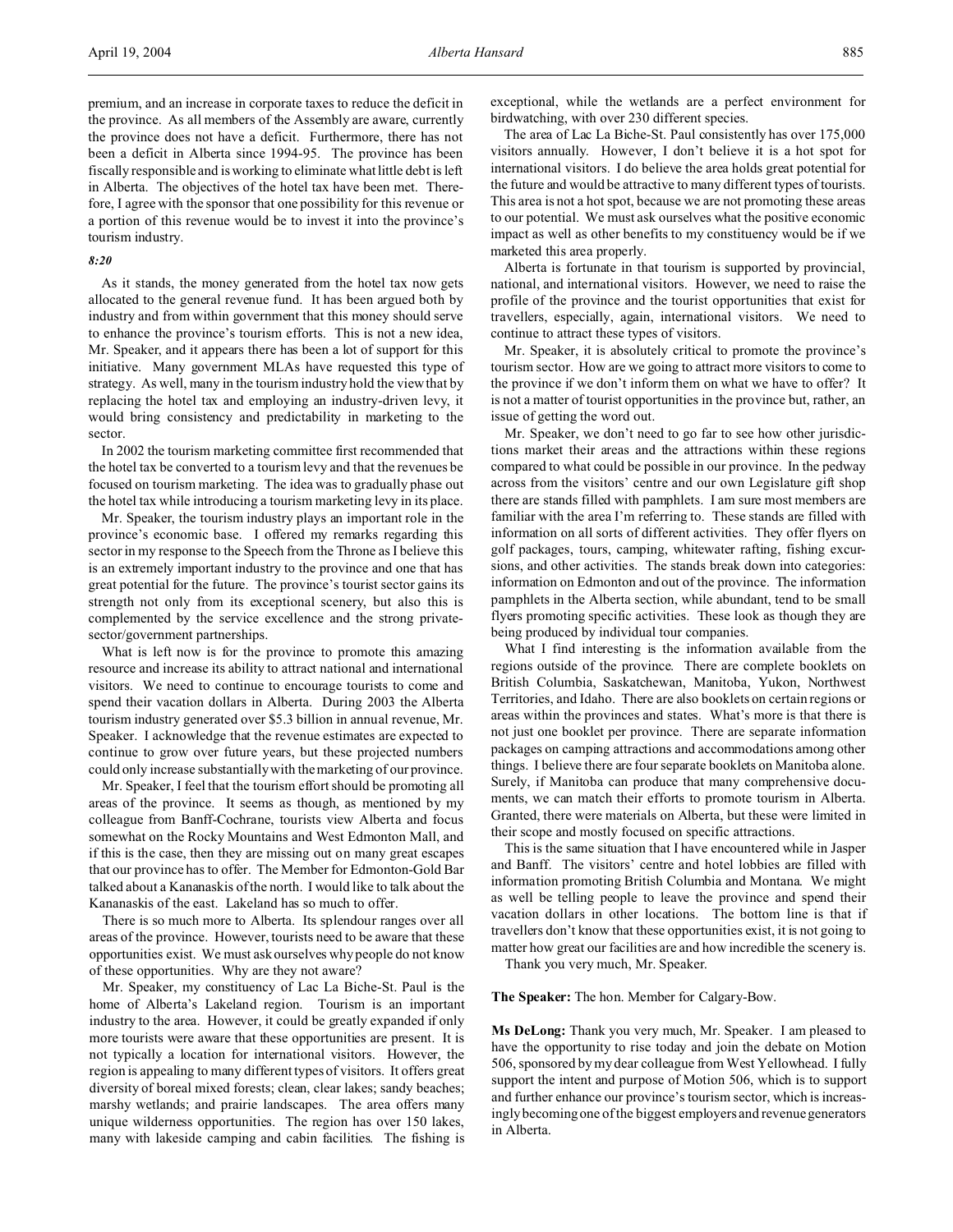As has been mentioned before, Albertans are fortunate to live in a province that's blessed with natural beauty and spectacular scenery. Alberta's natural habitat is not only diverse but truly unique. There are very few places in the world where you can find the rugged mountain ranges, the never-ending sea of prairie grasslands, rough badlands, and the flowing carpet of remote evergreen forests all in one location.

Over the past decades this unique setting has attracted millions of tourists from all around our country and the world who choose to come to Alberta in search of adventure in the great outdoors. Alberta's landscape and environment are ideally suited forbackpackers, campers, wildlife enthusiasts, and all those who lead active lifestyles and appreciate the wonders and experiences of our backcountry.

#### *8:30*

Our two major urban centres of Edmonton and Calgary are great tourist destinations, as well, and offer visitors exceptional hospitality combined with distinctive western flavour. Over the years famous attractions like Calgary's Fort Calgary Historic Park, Heritage Park Historic Village, the Calgary Tower, Canada Olympic Park in Calgary-Bow as well as Edmonton's West Edmonton Mall, Northlands Park, and the Old Strathcona district have become some of the tourists' favourite destinations. Furthermore, Mr. Speaker, the Calgary Stampede, Klondike Days, the Calgary Folk Music Festival, and the Edmonton Folk Music Festival not only attract thousands of visitors from all corners of the globe each and every year, but they are also excellent showcases for our rich cultural heritage, identity, and tradition.

While these are all extremely compelling reasons for people to come, see, and experience our province, one of the major reasons why people choose to vacation in Alberta is Albertans themselves. Albertans and Canadians, Mr. Speaker, are known around the world for their tolerance, hospitality, kindness, generosity, friendliness, and warmth, and if we wish to further promote Alberta as a premier holiday and tourist destination, our number one priority should be to sell Albertans to the world.

The reason I say this is because while sightseeing is a very important criteria for a potential tourist, one of the major motives for somebody to come back and visit a place over and over again is the people that they meet and the experience as a whole. I believe that these key ingredients are present right here in Alberta, and furthermore I believe that they serve to provide us with a solid foundation upon which we can further erect the pillars of our tourist industry.

I fully support the intent of Motion 506, which calls for the expansion of this important industry sector through further government involvement and investment. The motion proposes to accomplish this through the establishment of a dedicated revenue source that would provide the much-needed investment funds necessary to boost tourism in Alberta.

As my hon. colleague from West Yellowhead alluded to earlier, one of the ways we accomplish this task is by converting the Alberta hotel room tax, whose proceeds are currently being funneled into the general revenue fund, into a dedicated tourism levy. According to the latest budgetary statistics, in 2003 the Alberta hotel room tax generated about \$58 million in government revenues. If we were to convert this tax and invest its proceeds in the tourism sector, not only would we potentially be tripling the government investment in this sector, but our intake of revenues from this industry would increase substantially.

To put this into numbers, Mr. Speaker, if our tourism investment in 2003-04 was approximately \$22 million, adding on the \$58 million generated from the hotel tax will allow us to boost our

tourism investment to about \$80 million. This massive increase in funding would not only allow this sector to grow and become more competitive with tourism sectors in other jurisdictions in Canada but could also double its overall revenue from over \$5 billion to \$10 billion. This means that with the added financial boost, Alberta's tourism sector could potentially increase from contributing 3.3 per cent to 6.6 per cent of our total GDP.

For the purpose of comparison, if this sector were encouraged to double its output to \$10 billion, it could potentially match and even overtake the output generated by our food and beverage manufacturing industry. This is highly significant if one considers the fact that our food and beverage sector is currently facing some extremely trying times as a result of the border closure to Canadian beef products.

Now, Mr. Speaker, some may disagree with the provisions outlined in Motion 506 on the grounds that funneling such a large amount of government revenue to only one sector of the economy is not only excessive but also an unnecessary government involvement in an industry that was privatized less than 10 years ago. Well, Mr. Speaker, I personally believe that in this particular case such arguments don't hold much value.

Tourism is the fourth largest industry in our province, which, as I said, generates not only \$5 billion in revenues but also provides employment for over 120,000 Albertans. Now, Mr. Speaker, the potential for growth of this sector is enormous, and the return on investment ratio is very favourable. Therefore, if by tripling our tourism investment by converting the hotel tax into a dedicated tourism levy will mean that we can double the sector's output, I think that we would be committing a grave error by not considering this option. Furthermore, the idea of investing the funds generated by this tax into the tourism industry is reflective of the efforts of many government members, and it's also supported by the vast majority of the sector's operators, businesses, and organizations.

Further to this point, according to the 2003 Alberta tourism survey 91 per cent of those involved in the tourism industry indicated that they wished to see increased marketing and additional resources to increase the sector's market share. The survey also indicated that 59 per cent of the respondents believe that our government has a key role to play in the enhancement and further development of Alberta tourism. Therefore, Mr. Speaker, to argue that Motion 506 represents an unnecessary government involvement into a privatized industry sector is in my view invalid, and the majority of industry stakeholders will agree with me on this point.

In the final analysis, Mr. Speaker, Alberta enjoys a vibrant and healthy tourism industry, whose potential for further growth is enormous. As I said in my opening remarks, Albertans are extremely fortunate to live in a province which enjoys breathtaking natural scenery and environment, thriving rural and urban communities, and energetic and friendly people. Alberta has all the necessary ingredients to become one of the world's premier vacation destinations. Introducing a dedicated tourism levy as suggested in Motion 506 will help us to accomplish this goal at a relatively low cost.

Lastly, Mr. Speaker, this government has gone to great lengths to try to encourage the diversification of our economy. The latest BSE crisis has not only had detrimental economic effects on our rural communities but has also greatly compromised our overall diversification efforts. I am convinced that giving our tourism sector the necessary boost will help put us back on the diversification track and will also help make up for some of the potential losses our economy has experienced as a result of BSE.

With this in mind, Mr. Speaker, I urge all my colleagues to join me in supporting our tourism industry and vote in favour of Motion 506. Thank you.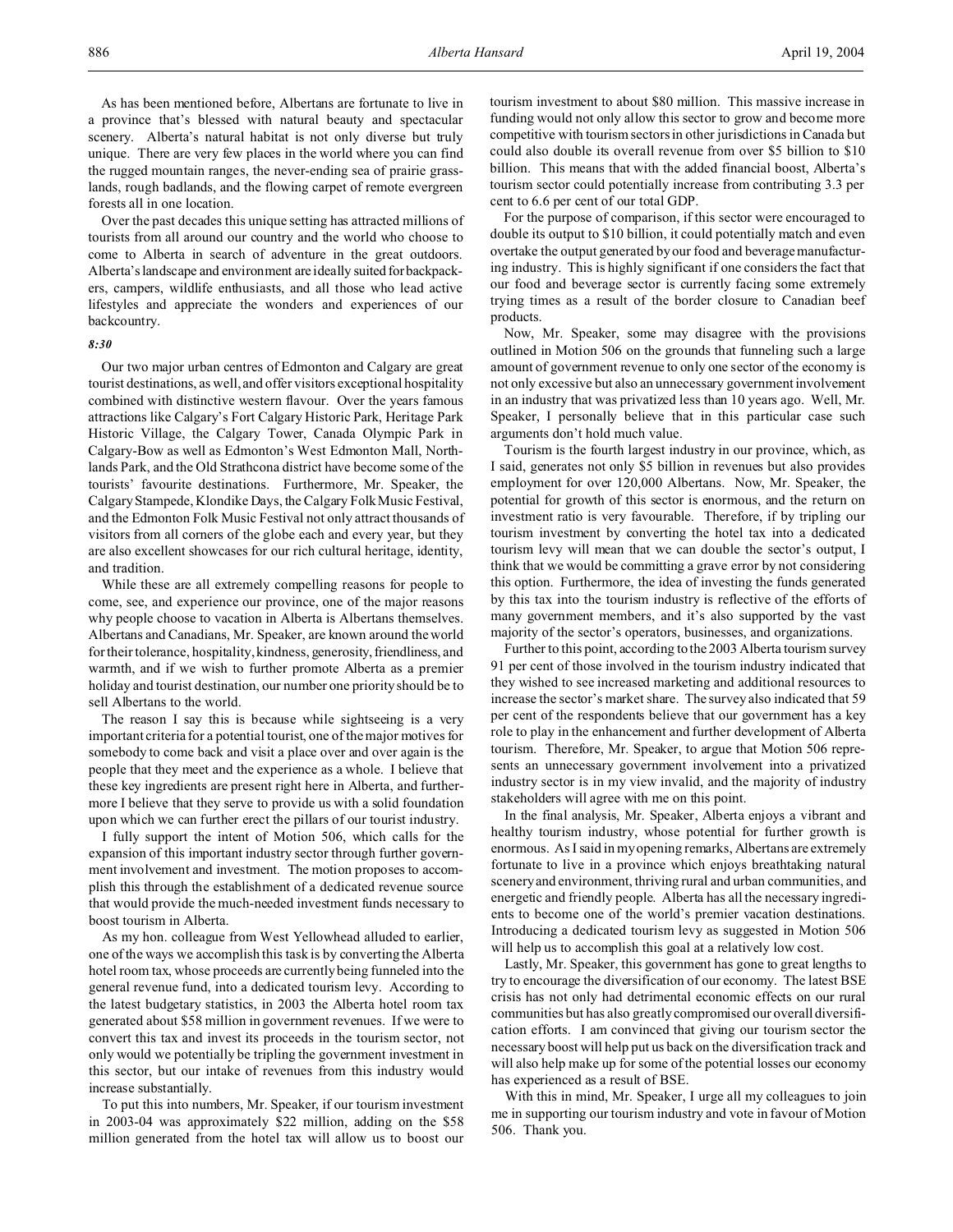**The Speaker:** The hon. Member for Calgary-West.

**Ms Kryczka:** Thank you, Mr. Speaker. I am pleased to have the opportunity to rise and speak to Motion 506, a very important motion, which, if implemented, would boost Alberta's very important tourism industry.

Alberta, as has been noted by my colleagues previously, is a really ideal place to visit and to live. By reputation alone millions of people come to visit each year. From the awe-inspiring natural beauty found in the Rocky Mountains to world-class events like the Calgary Exhibition and Stampede to mammoth attractions like West Edmonton Mall, Alberta offers a wide variety of experiences to people all over the globe.

The list of reasons to visit Alberta is long. The Royal Tyrrell Museum, Head-Smashed-In Buffalo Jump, the Calgary Zoo, Lake Louise, Jasper, Banff, Fort Edmonton, and the oil sands are just a very few fantastic destinations that quickly come to mind. Alberta's very terrain means that the province is an ideal place to golf, ski, hike, cycle, snowmobile, fish, hunt, camp, and so on, and Alberta has shown that it is capable of hosting world-class events such as the Winter Olympics, the world track and field championships, the Commonwealth Games, the Heritage Classic, the World Police/Fire Games, and most recently the Mars 2004 Canadian juvenile alpine championships.

You might wonder why I happen to mention that. I do mention this event in particular because my oldest granddaughter, 13-year-old Stephanie Irwin, competed at these championships and did very well. Also, I know that when you have competitors, officials, and parents attending these national and international events, they also wear another hat, and it's the tourist hat.

# *8:40*

Add these elements to the reputation Albertans have for being friendly and inviting and you have, as I've said, an opportunity for success when it comes to attracting billions of tourist-related dollars. I'm sure you would agree that Alberta truly has a great opportunity to grow tourism. There are literally thousands of reasons why people would want to spend their holiday time in this beautiful province, and by establishing a provincial tourism levy, we could unlock unlimited potential towards bringing more people into Alberta.

There is no denying the importance of marketing your product. Major companies all over the world have gone to great lengths to ensure that the masses are aware of their products or services. Nike, for example, signed golf sensation Tiger Woods to an endorsement deal worth \$100 million over five years, about \$20 million per year. This, indeed, is a large sum of money but is not a cost to the company. Nike knows that by having Tiger endorse their brand name, customers will line up to purchase its products. Paying \$100 million in this manner is an investment which will lead to dividends of exponentially greater value.

I won't attempt to compare the amount Nike pays Tiger Woods to the paltry amount that this province allocates to its \$5 billion tourism industry annually. I do feel, however, that the Nike example demonstrates the importance that successful companies have placed on marketing their product.

Investment is the key to growth. I believe that this statement is true when applied to Alberta's tourism industry. If we do the necessary work in promoting our geography, events, attractions, and people, we can make great gains in this sector. Also, if we use funds to develop initiatives in which we co-operate with other jurisdictions like British Columbia and Montana, not necessarily at the same time, hoping to increase tourism to a greater region, our province will benefit further from increased activity within the sector.

If we invest more in our film industry, we should see an increase not only in that industry but in tourism revenues. We all know how New Zealand has benefited in the billions by filming the *Lord of the Rings* trilogy in that country.

We have already seen that improving the way we manage our tourism industry can lead to increased value. In 1996 after significant restructuring to the tourism industry by this government, Travel Alberta was in charge of developing and expanding tourism in the province. Unfortunately, the industry began to dwindle, not necessarily because of poor work by Travel Alberta but because investment in the industry had dropped substantially. Consequently, the value of Alberta's tourism industry fell to about \$3 billion at the time.

In 1998 the government switched from Travel Alberta and embraced a new approach in the new tourism marketing framework. The change has led to a 53 per cent funding increase to \$16,589,000 in the '99-2000 fiscal year to promote the industry. As the industry is now worth \$5 billion, we can see the value in marketing and investing in our product. In the end it will be Albertans who will benefit from increased tourism. It will mean that Alberta's hotel industry will thrive, restaurants will benefit from more out-ofcountry clientele, businesses will benefit with more money being spent in Alberta, and more jobs will be created for Albertans. These are all very important reasons why we should commit additional funds to tourism.

Mr. Speaker, it is tremendously important that our tourism industry remain healthy and grow. As I stated before, \$5 billion flows into our province every year because of tourism, and 122,000 Albertans have jobs because of it. Some Alberta towns exist solely because of tourism dollars. We should strive to improve these numbers.

So what are our options in being able to pay for increased marketing of Alberta? How do we find the funds to grow, not just maintain, our tourism infrastructure? These are important questions to consider.

Alberta prides itself on low taxes for its residents, and initially it looks like an increased cost to the taxpayer. However, we are in a unique situation in Alberta in that the opportunities that are afforded to us exceed those that are found in other jurisdictions. As has been pointed out, in 1987 the Alberta government introduced the hotel room tax as part of a strategy to close the gap between what we were spending as a province and the revenue we were bringing in.

In conjunction with other taxes and premiums these funds played an important role in eliminating the province's deficit. Today there's no deficit, and we're nearing the end of the debt that Alberta accrued in the decades leading up to this present government. There are many discussions that revolve around what a debt-free Alberta will look like, and ideas are frequently put forward as to how we can improve the Alberta advantage even further when we are not handcuffed by debt pressures and responsibilities. I believe that establishing a tourism investment by allocating the funds collected through the hotel tax is one idea that we should seriously consider.

At the beginning of this session Alberta's Lieutenant Governor, Her Honour the Honourable Lois Hole, read in the throne speech that one of Alberta's goals was to make the province the best place to live, work, and visit. Allocating additional funding to tourism would fulfill this goal. Alberta benefits from out-of-country visits, but Albertans themselves enjoy Alberta's splendour and spend their time and money within Alberta's tourism industry.

Finally, Mr. Speaker, I'd like to just point out the importance of the timing of this motion. In the past couple of years there have been a number of critical events that have had a negative effect on Alberta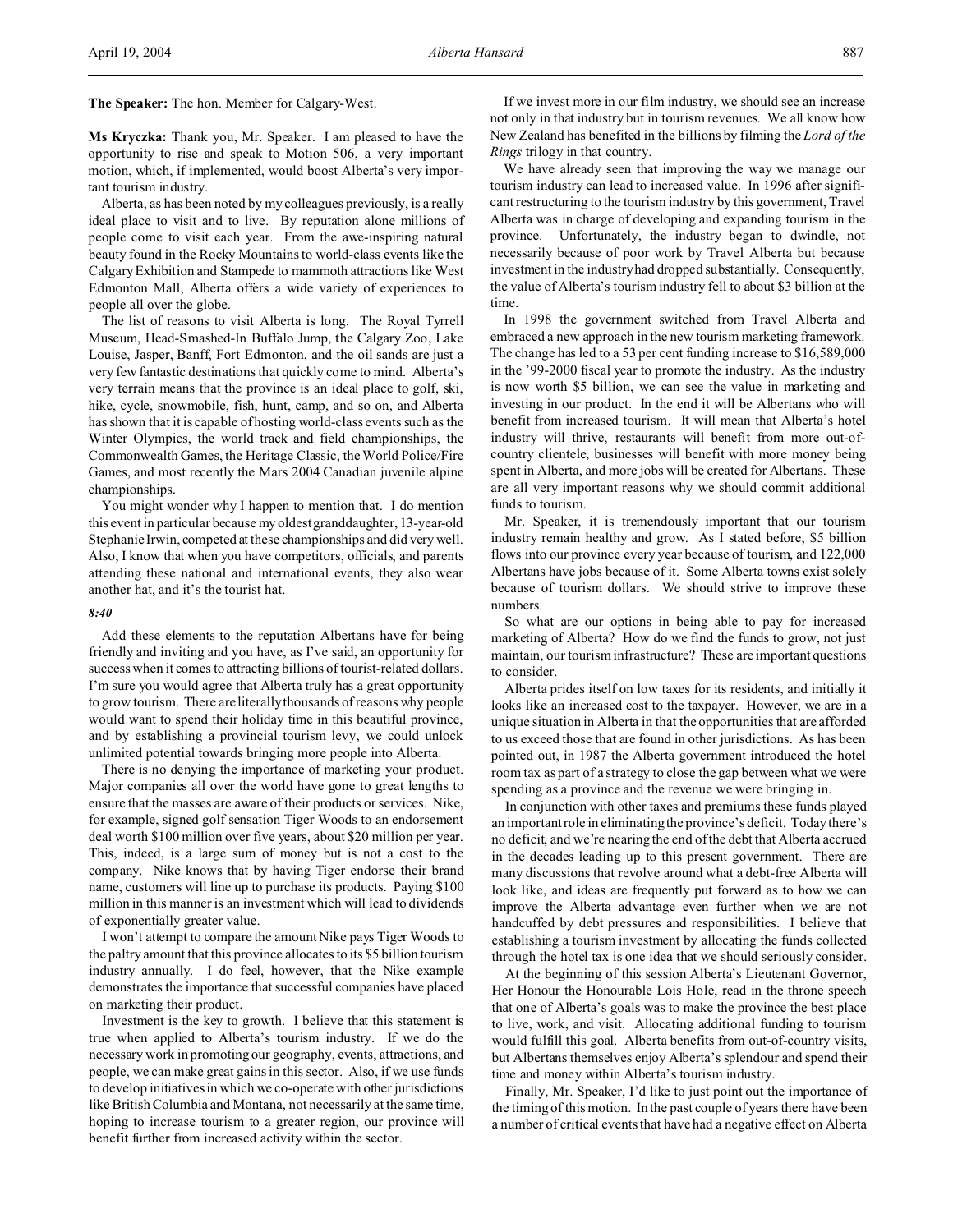In a 2003 survey conducted by PricewaterhouseCoopers, 55 per cent of respondents said that they felt the Iraq war and the SARS outbreak had a significant impact on the Alberta tourism industry. Most importantly, 91 per cent stated that increased marketing and additional financial resources were the most critical elements for industry improvement.

So I believe this is a crucial time to be beating our drum. We need to let the world know that we are open for business and that Alberta is a very viable destination for people from all over the world. We need to do our part in attracting tourism to Alberta. No one else is going to do that for us.

In conclusion, Mr. Speaker, I would like to state that I am in favour of this motion and compliment the Member for West Yellowhead for bringing it forward. I believe it is very important to increase our efforts in promoting this very important industry to the world. By allocating revenues generated by the current hotel room tax for this purpose, we can ensure that tourism plays an even greater role in Alberta's future.

Thank you.

**The Speaker:** The hon. Member for Edmonton-Calder. You have 40 seconds.

**Mr. Rathgeber:** Thank you, Mr. Speaker. Unfortunately, I am unable to support Motion 506 although I do believe it is well intentioned. I think a better idea to help the tourism industry would be to abolish the 5 per cent sales tax and allow hoteliers the option of either reducing the room rates by 5 per cent across the board or, alternatively, they could collect on their own and do for their own industry what they're expecting government to do.

Also, I'm not certain why it is incumbent upon the hoteliers to pay the levy when there are other industries associated with the tourism industry, specifically restauranteurs and amusement park operators. All benefit from marketing tourism, but only the hoteliers are asked to pay under this motion.

Thank you.

**The Speaker:** The hon. Member for West Yellowhead to conclude debate.

**Mr. Strang:** Thank you very much, Mr. Speaker. I'd like to thank all hon. members who have spoken to Motion 506, establishing a provincial tourism levy. We need to urge the government to move ahead and bring this on stream.

We need to move away from the three Ms: moose, mounties, and mountains. Tourism marketing in Alberta is a lot more sophisticated. We need to move ahead and get this tourism levy moving, and then we can market all the different aspects of this great province of Alberta.

It's great to see the *National Geographic* rank Jasper and Bank as sustainable tourism destinations higher than the Grand Canyon and the Galapagos Islands. This shows how everybody else recognizes the great product that we have, but we still have to strongly sell this message. The big thing that I look at is that this is a sustainable resource as well as a renewable one. The travelling public is looking for more variety, more interesting places to visit, and we certainly have them in this great province of Alberta.

### *8:50*

We have discussed the aspects of not having a dedicated revenue, but as I review the Community Development business plan for the 2004-2005 fiscal year, a new fee will be implemented in provincial parks and protected areas to ensure that such services as education programs, bus and auto tours, and grooming cross-country trails still remain available to the public. This is why I strongly believe in a dedicated portion of the hotel tax. We are looking at 2 and a half per cent and basically half of what we presently get from this tax.

Mr. Speaker, I have strong support from the chambers of commerce in West Yellowhead – the Edson and District Chamber of Commerce, the Hinton and District Chamber of Commerce, the Grande Cache Chamber of Commerce, and Jasper Tourism & Commerce – on moving ahead to bring in this tourism levy. We will be able to display to the world the products that we have so we can have a great centennial celebration. I strongly believe this will be a great kickoff so that tourism will move up in the ranks of our GDP in our province.

The Alberta Hotel & Lodging Association also supports this levy. They're looking at utilizing this dedicated levy as a strong investment. Statistics Canada indicates that for every dollar of tourism spending, the government raises 3.1 cents. For every dollar spent on tourism in 1998, the federal government raised 14.8 cents, the provincial/territorial government raised 13.6 cents, and the municipal government received 18.1 cents. KPMG indicated that every dollar invested in marketing would increase tourism spending by \$20.

As a final note, I would like to thank the Minister of Economic Development for his strong dedication to this industry, especially moving ahead with his news release on April 2 that an additional \$5 million per year for three year fiscal years has been directed towards tourism marketing and development in Alberta. Adding to the current base funding of \$19.1 million, it brings the total annual government investment in tourism marketing and development to more than \$24 million.

Tourism is one of Alberta's largest industries, generating over \$5 billion annually and employing over 120,000 people. It generates over \$620 million in revenue for the Alberta government through direct and indirect taxation.

Now that the minister has appointed a deputy minister of tourism, this is a great first step. Now all we need is the support of this House for the motion so that we can move ahead and be a stronger contender in tourism marketing for the 21st century.

Thank you very much, Mr. Speaker.

[Motion Other than Government Motion 506 carried]

## **Game Conservation Fund**

507. Mr. VanderBurg moved:

Be it resolved that the Legislative Assembly urge the government to add a fish and wildlife surcharge onto existing fines and penalties related to illegal hunting and fishing practices with the proceeds allocated directly to a conservation fund to support programs that restore and protect game species and species at risk in Alberta.

**Mr. VanderBurg:** It's a pleasure to begin debate on Motion 507. The intent of this motion is to create a pool of financial resources to complement and assist Alberta's fish and wildlife conservation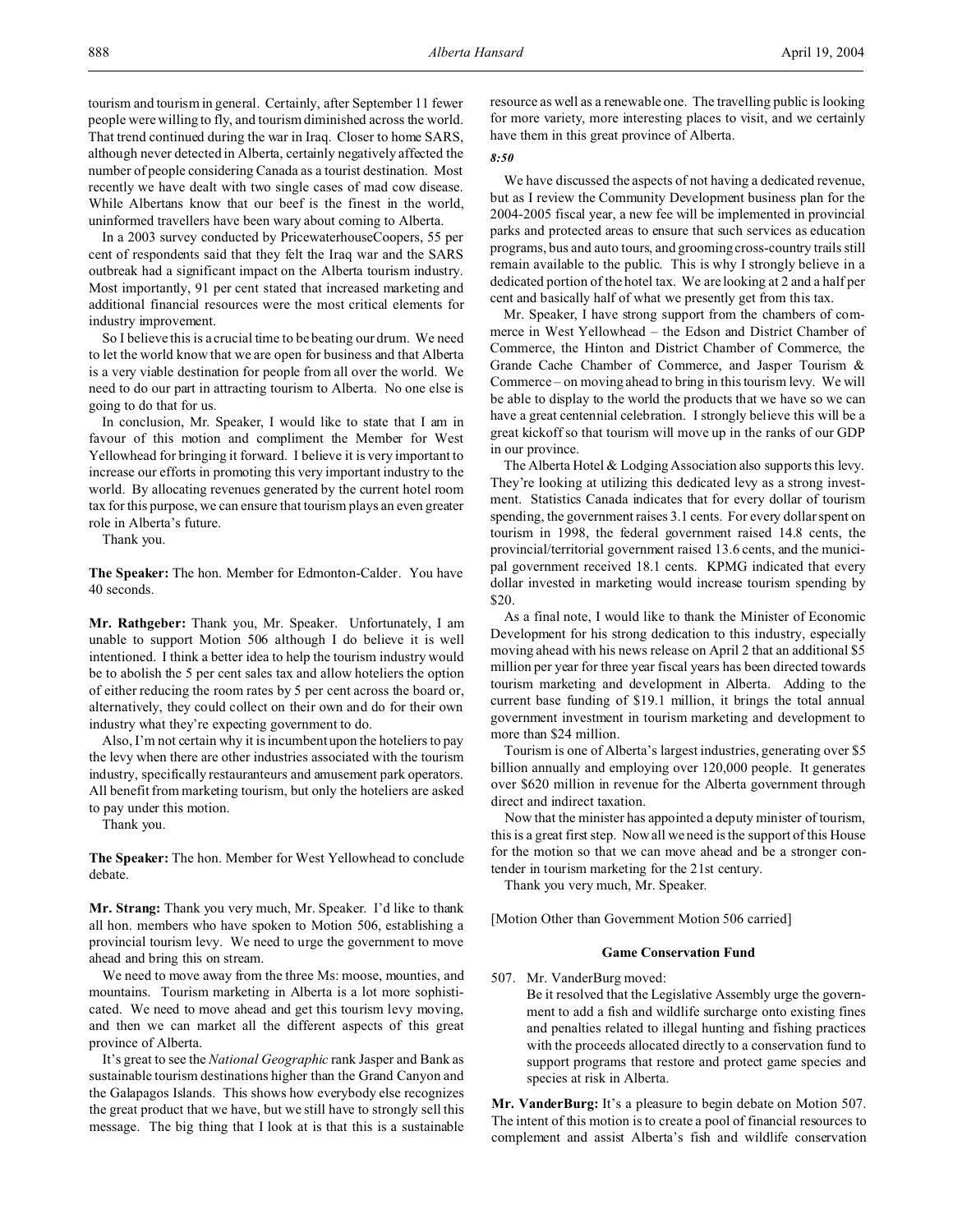programs. I think there should be a stronger focus on the environment, specifically on fish and wildlife species. A wildlife conservation fund would help maintain and improve healthy wildlife populations.

As you may know, there already is a surcharge on illegal hunting and fishing fines, with the proceeds dedicated to the victims of crime fund. I've been reminded on several occasions of this existing surcharge, and some have asked why the Alberta government should consider directing money into this separate fund. The current victims of crime fund works well to assist people by providing onetime funding to help people through the aftermath. However, I do not think that the current victims of crime fund effectively helps conservation officers. There is no doubt that the fund successfully helps human victims, and according to the Victims of Crime Act, the environment is classified as a victim whenever an illegal hunting offence occurs. This hasn't translated into financial assistance from the fund for conservation officers though.

Mr. Speaker, let me give you an example. Let's say that someone is caught night hunting and fined \$2,000. On top of the fine the offender has to pay a 15 per cent surcharge with this dedicated to the victims of crime fund. The penalties listed in the Fisheries Act and general fisheries regulations as well as the Wildlife Act and wildlife regulations are subject to surcharge. The reasoning for this is that wildlife population is directly and negatively affected by illegal hunting practices. I think everybody would agree with this logic. However, this is where the logic ends.

If a fish and wildlife species is directly affected by illegal hunting, there should be an opportunity for people who carry out conservation and enforcement programs to access the fund. However, according to the guidelines of the victims of crime fund, provincial government departments are not considered eligible for funding grants. As a result, conservation officers employed by the Department of Sustainable Resource Development are not able to use any of the funds collected from the surcharges on fines related to illegal hunting. This part of the fund works against conservation programs because the people who need the money cannot access the grants.

Projects within another government department's funding mandate are also not eligible for a grant from the victims fund. As a result, anyconservation education or enforcement programs spearheaded by a conservation officer could not use proceeds from the fund.

Under Motion 507 the government would either add a new surcharge on fines for illegal hunting and fishing or take the existing surcharge on these fines and put them into a separate fund. For some members the amount of money in this fund may not seem significant. I think that any additional funding, no matter the size, would help Alberta's economy. Rural areas are relying more and more on existing tourism attractions and building tourism opportunities. As a result, these areas rely heavily on sustainable fish and wildlife to attract tourism. The amount in the conservation fund may not be enough to solve all of the fish and wildlife issues, but it will help conservation officers address some of these problems.

I have several hard-working conservation officers in my area who dedicate a great deal of their time to conservation and promoting responsible hunting and fishing. At times they go above and beyond their required duties to make time for presenting to organizations and helping people understand the need to preserve wildlife populations. I think they do an incredible job, Mr. Speaker, although they tell me that they could do better with a little more help.

A few years ago, Mr. Speaker, a lake was netted in my area, basically wiping out the entire fish population. This caused extensive damage besides the obvious environmental damage to the lake's ecosystem. Any commercial fishing opportunities and the benefits to the local economy were lost. Access to sustainable fishing for native people was lost. Campgrounds, sporting goods stores, restaurants, boat rental companies suffered because of one poacher.

The netted lake is an example of how additional funding could have minimized some of the damage. An information campaign on the effects of overfishing could have been a proactive step. Also, funding for restocking the lake could have helped our lake recover faster. Neither task would have required a substantial amount of money. Conservation officers, especially those in my area, could benefit from a little more financial assistance to effectively carry out their duties. I've seen what they can do with the current funding they receive, and I can assure this Assembly that those funds would go a long way.

Mr. Speaker, it is safe to say that health care and education will continue to consume the majority of the government's funding. I realize that some of the reforms are underway and others are being designed. I believe that these reforms will stabilize funding so government can concentrate on other issues. However, I do not believe that the immediate problems with illegal hunting and fishing can wait. Furthermore, I think that conservation efforts do not require a major overhaul; they simply require more financial resources.

I see no problem in taking money from people who abuse and destroy Alberta's fish and wildlife and dedicating it to a conservation fund: abuser pay. The added cost to the government to administer this fund would pale in comparison to the benefits to conservation programs and the social, economic, and environmental spinoffs of maintaining wildlife populations. Some of the challenges facing Alberta's conservation officers do not have easy solutions. A conservation fund financed by poachers may help improve Alberta's fish and wildlife resources.

I would encourage all members in this Assembly to support Motion 507, and I look forward to the debate. Thank you.

**The Speaker:** The hon. Member for Edmonton-Gold Bar.

**Mr. MacDonald:** Yes. I'm interested in participating in the time remaining on Motion 507.

Mr. Speaker, certainly, when the hon. member is describing this motion, I would like at some time to get clarified in debate what exactly is the use of the money now that we're collecting from fees or taxes on hunting and fishing licences. Is there not a portion of that tax being dedicated to the rehabilitation of streams, for fencing around mountain streams to protect them from cattle? This is perhaps a good idea, but is there not enough money now from the taxes on hunting and fishing licences to restore and protect game species and fishing streams?

Some of the finest fly-fishing in North America is in the eastern slopes of Alberta, and I'm of the understanding that that money is going to protect some of those gravel beds. Perhaps I'm wrong, and if the hon. member could clarify that.

**The Speaker:** Excuse me. I hesitate to interrupt the hon. member, but the time limit for consideration of this item of business is now concluded for today.

# *9:00***head: Committee of Supply**

[Mr. Shariff in the chair]

**The Deputy Chair:** Hon. members, we'll call the committee to order.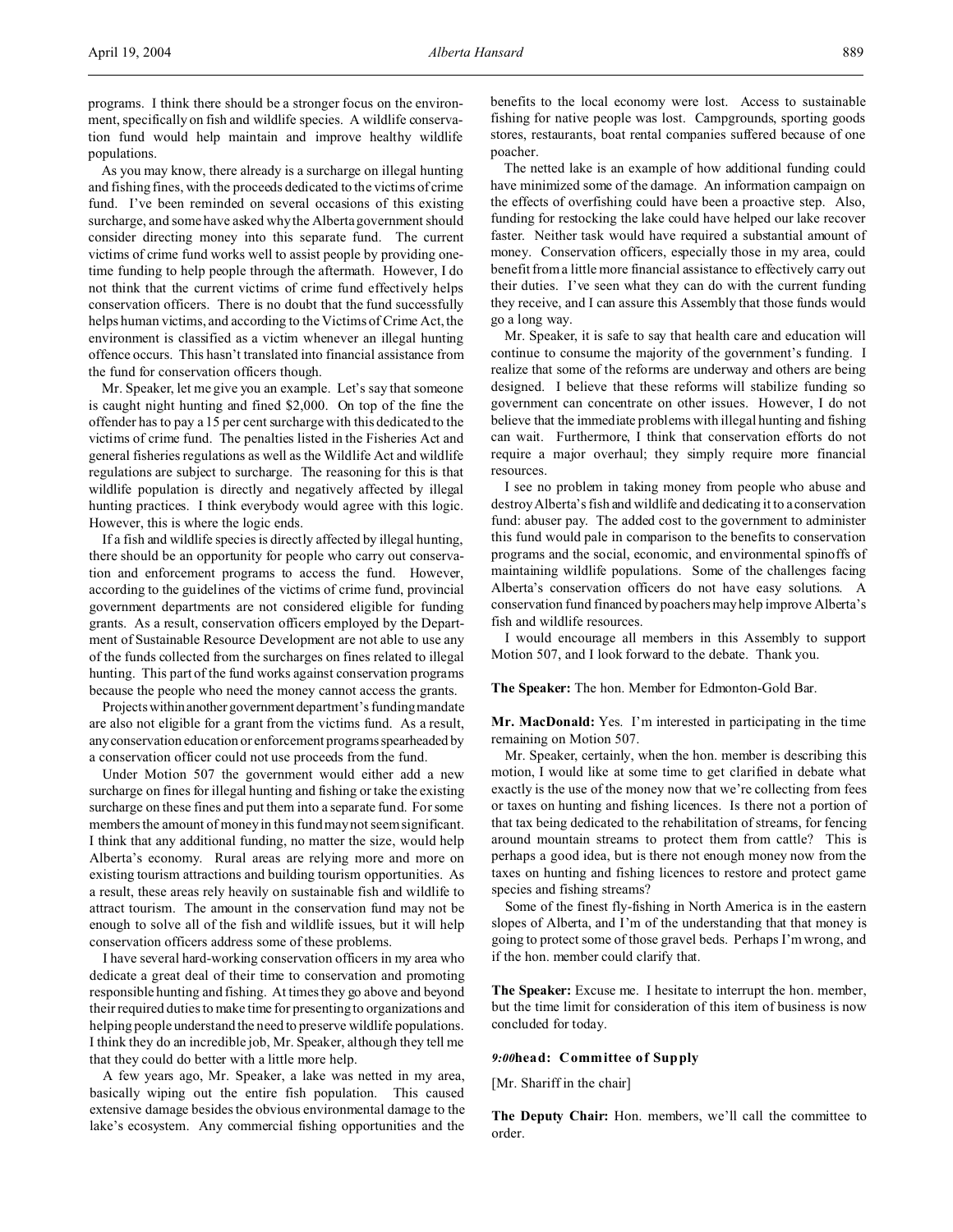### head: **Main Estimates** 2004-05

## **Aboriginal Affairs and Northern Development**

**The Deputy Chair:** As per our Standing Orders the first hour is allocated to the hon. minister and members of the opposition, following which any other member may participate in the debate.

The hon. Minister of Aboriginal Affairs and Northern Development.

**Ms Calahasen:** Thank you, Mr. Chairman. I'm very pleased to present the 2004-2005 estimates for the Ministry of Aboriginal Affairs and Northern Development.

First of all, I'd like to thank my department staff for all their hard work, and I'd like to introduce them to you. They're seated in the members' gallery, so I'll ask them to stand as I call their names: my deputy minister, of course, Paddy Meade – most of you know her now – ADM Ken Boutillier; Neil Reddekopp; our senior financial officer, Lori Sajjad; and of course John McDonough, Thomas Droege, Gerry Kushlyk, Jay O'Neill, Judy Daniels, and Tom Baldwin.

My ministry's fourth business plan reflects our ongoing efforts to take on a challenging mandate. There is continuing pressure on the Alberta government to address aboriginal and northern issues in a timely manner and to work with a view to success over the longer term. My ministry's vision is "an Alberta that includes the full participation of self-reliant Aboriginal and Northern Albertans in the province's opportunities and prosperity." Our mission is to work with our partners, including aboriginal people and other ministries, to support an environment that promotes well-being and self-reliance for aboriginal and northern people and communities.

As a small ministry we are not in the business of program development. We are in the business of building and strengthening relationships. Our role is to be an entry point for aboriginal communities into government in that we provide advice and support to the other government ministries and other Albertans in addressing policy and service issues for aboriginal people and guidance in working with aboriginal governments and communities. We welcome the role of facilitating, co-ordinating, and advising on the development of cross-ministry policies, strategies, and initiatives.

In other words, our mandate is to work with aboriginal and northern people, communities, and organizations, other Alberta ministries, other governments, and the private sector to respond to aboriginal and northern issues. Therefore, our 2004-2005 estimates I believe reflect this mandate and other legislative requirements.

My budget is \$35.7 million in 2004-2005, up \$4.1 million from 2003-2004. A major portion of the budget is for legislative funding requirements or statutory funds provided to the Métis Settlements General Council or pursuant to the Métis Settlements Accord Implementation Act. This act requires payment of \$10 million per year until April 1, 2006.

As well, under the legislation we provide funding to Métis settlements through the matching grants replacement agreement. Of course, this amount is \$4.9 million in 2004-05. The total for Métis settlements legislative requirements and government efforts is approximately \$14.9 million, leaving under \$21 million for all other ministry responsibilities, which we have allocated as follows: Aboriginal Affairs, \$17.8 million; NADC, \$2 million. I know that the chair, the MLA for Peace River, will speak to NADC efforts shortly. The Métis Settlements Appeal Tribunal receives \$0.9 million. We have 79 full-time employees, including 57 in the department, 15 with NADC, and another seven assigned to the Métis Settlements Appeal Tribunal.

The 2004-2007 business plan identifies four strategic priorities that the ministry intends to focus on. On the aboriginal policy framework, which we always talk about and which everyone seems to understand, I hope, we will continue to lead implementation of the commitments made in the APF. This involves working with numerous external partners as well as leading the cross-ministry aboriginal and policy initiative, which is internally working within government.

Capacity building. We will increase our efforts with aboriginal governments to enhance the capacity to form effective partnerships and manage relations with government, industry, and other parties.

Consultation. We will continue to lead development and implementation of provincial processes for consulting with aboriginal communities in relation to land and resource issues.

On the fourth, northern development, we willwork collaboratively with other ministries, northern stakeholders, and other partners to address challenges to co-ordinated and sustainable northern development.

Our business plan goals are linked to five goals in the government business plan, and of course the ministry is directly linked to goal 5, "Aboriginal communities and people in Alberta will have improved social and economic circumstances."

We have identified two core businesses, of course making sure to keep within the new government-wide business planning standards and alignment of our funding with core businesses, goals, strategies, and performance measures. The first core business relates to aboriginal people and issues. It is aimed at improving the participation of aboriginal people in Alberta's social and economic opportunities and facilitating resolution of significant issues.

Our first goal is to proactively collaborate with aboriginal governments and organizations, other ministries, and other parties to identify and resolve issues. We hope to achieve this goal through our ongoing efforts to of course do a number of things: one, enhance provincial relations with aboriginal people; two, facilitate inclusion of aboriginal issues in the development of government initiatives; and three, work with aboriginal communities, other ministries, and other parties to identify and resolve issues.

Strategies under this goal include participating in self-government discussions with Canada and First Nations, leading implementation of provincial consultation strategies and activities, assisting with the effective administration of Métis settlements legislation, and encouraging timely settlement of outstanding treaty land entitlement claims in Alberta.

The APF commits Alberta to a proactive, made-in-Alberta consultation process, and we are now drafting guidelines and implementation strategies with First Nations. We are also getting input from industry and other stakeholders. These guidelines and strategies will assist all ministries and industry to manage their consultations with First Nations.

Since 1986 Alberta has contributed to a total of 12 land entitlement settlements for Indian reserves owing under treaty, the best across the country, and we have the best people to do that. They're led by our legal team. I want to say thank you to them because without them it's not possible. We are also working with numerous partners and aboriginal community representatives in Edmonton and Calgary to address urban aboriginal issues.

Improving relations between the province and Alberta First Nations and Métis organizations is another strategy under goal 1. We have identified two specific initiatives under this goal: leading development of a government-wide aboriginal policy checklist to assist all ministries in ensuring that aboriginal issues are addressed in policy development and, of course, working with the Ministry of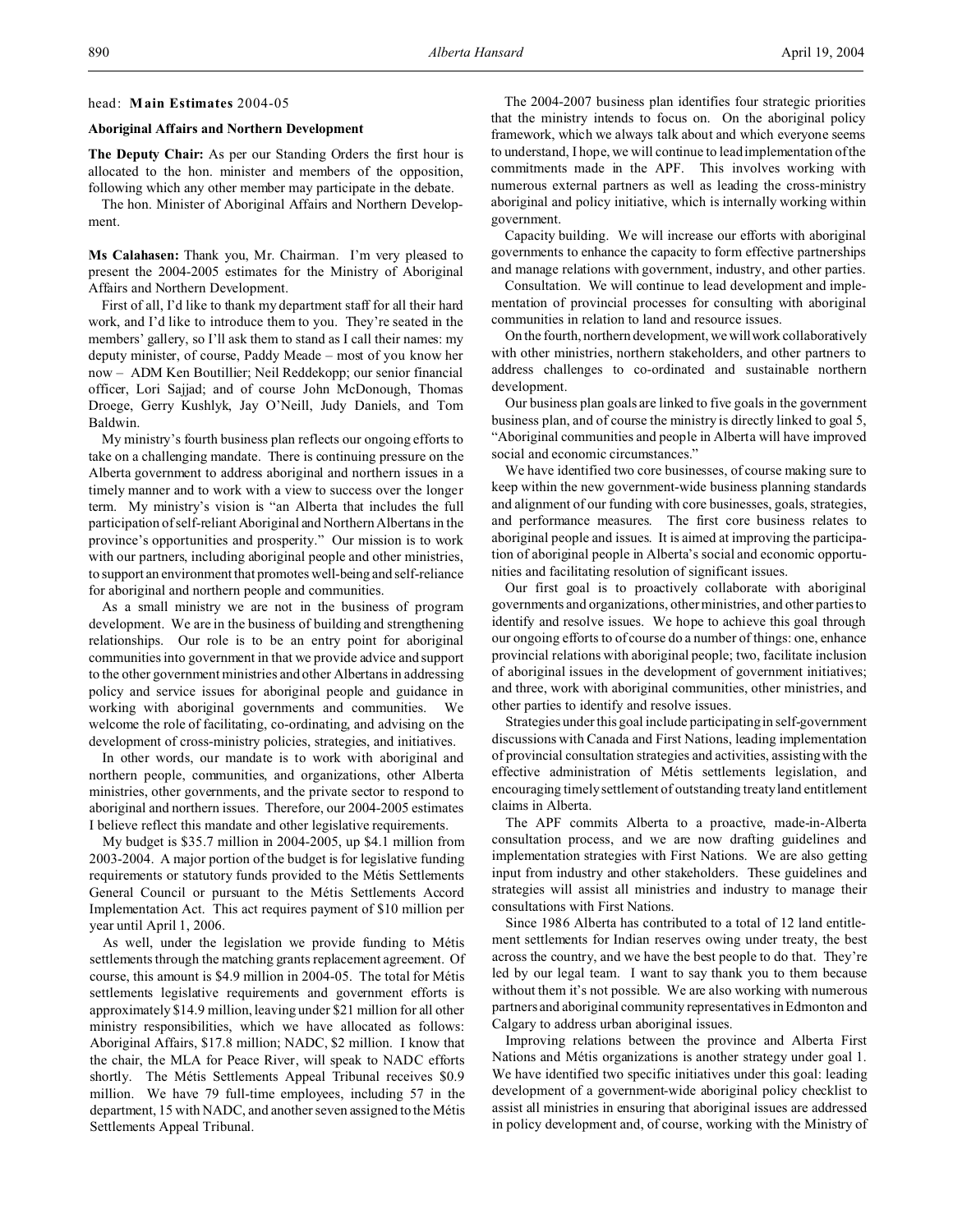## *9:10*

Performance measures for goal 1 include the monitoring of Métis settlements' self-generated revenue, an indication, of course, of community self-reliance, and providing a narrative report on the development of the aboriginal policy checklist. This performance measure was developed through collaboration with the office of the Auditor General.

Our second goal is to "assist in development of strategies and initiatives to promote the well-being and self-reliance of Aboriginal people in Alberta." This goal includes leading implementation of the government's APF. The ministry also leads the API, otherwise known as the aboriginal policy initiative, and participates actively in the cross-ministry initiatives. These include health sustainability initiatives, Alberta children and youth initiatives, and the economic development strategy. My department's participation in these priority policy initiatives provides opportunities to co-ordinate Alberta's responses to aboriginal and northern issues.

Of course, another area of ongoing activity under this goal is working with partners, including the ministries of Learning and Human Resources and Employment, as well as industry and the private sector to promote lifelong learning and to increase aboriginal participation in the economy.

Other strategies under goal 2 include working with Alberta Learning and other stakeholders to address recommendations from Alberta's Commission on Learning. Ministry staff will also continue to work directly with aboriginal organizations to enhance their planning and performance measures as part of capacity-building initiatives. As I mentioned earlier, this is one of our strategic priorities, but we will also continue to engage aboriginal youth and industry advisory committees in setting youth directions as well as our aboriginal advisory committee. We will continue to be active participants in federal/provincial/territorial processes focusing on aboriginal issues.

Our performance measures for goal 2 include the percentage of targets achieved in the cross-ministry API. This is an indicator of cross-ministry progress in addressing aboriginal issues. We also report on the percentage of Alberta ministries addressing aboriginal issues in their business or operational plans. In addition, the ministry will provide a narrative report on the results of our efforts with Canada and of course First Nations to address regulatory barriers to economic development on First Nations' reserves, which seems to be coming quite quickly.

Goal 4 in our business plan is organizational excellence. As a relatively new ministry we have devoted considerable effort to this goal. For the coming year we intend to focus on human resource development, information sharing, and support for government-wide practices. We will be using results from the government-wide employee survey to monitor progress toward this goal.

Our second core business under goal 3 is to facilitate development of northern Alberta. Essentially, this means we will continue to work with other ministries and northern stakeholders to advance coordinated, sustainable northern development, such as with industry, municipalities, and anyone that we feel needs to be included and wants to be included. We will also implement the Northwest Territories MOU and of course be specifically involved with the Alaska/Alberta committee under IIR. We will continue to represent North America and northern Alberta in the area of the northern forum.

I will ask my colleague the Member for Peace River to provide an

update as chair of NADC and to talk about issues where he feels free to do so. Thank you.

**The Deputy Chair:** The hon. Member for Peace River.

**Mr. Friedel:** Thank you, Mr. Chairman and to the minister. As the minister noted, the government has to focus on strategic priorities. Northern Alberta contributes significantly to the economies of this province and Canada as a whole. In fact, a recent study demonstrated that on a per capita basis northern Alberta contributes two to three times the resource revenue compared to the rest of the province. This is a vital contribution to the sustainability of the Alberta advantage. In turn, we believe that we have to ensure the sustainability of the northern economy so that all Albertans can benefit.

The Northern Alberta Development Council and this ministry have focused on that goal. The oil sands development is fairly obvious, and most people have come to recognize its contribution. For a well-rounded economy we also have to be aware of the agricultural industry, the forestry industry, and northern tourism.

NADC plays a key role in identifying how vital a good transportation infrastructure is in making it possible to exploit these and other industries. Good road, rail, and air links are essential if we expect people to develop these resources and get the products to market. Recruiting and keeping a skilled workforce is equally important. Training northern residents is the most assured way of keeping people in the area, but with such a huge demand for trades and professional people we have to find ways of attracting outside folks to where it's happening and to make it attractive for them to want to stay.

Mr. Chairman, there are many other programs that we work on such as capacity-building for northern communities, value-added developments, interjurisdictional partnerships, and so on, but I don't have time to elaborate on them in my presentation. I certainly will be glad to answer questions on any of these issues that may be raised, though.

Mr. Chairman and members, the north is an untapped frontier for development, and we are pleased to be playing a part in bringing the opportunities forward.

Thank you, Mr. Chairman.

# **Chair's Ruling Speaking Order**

**The Deputy Chair:** Hon. members, before I recognize the Leader of Her Majesty's Official Opposition, I just want to put some information out for the record. According to our Standing Order 58(3), as I'd indicated earlier on,

the Committee of Supply shall consider estimates in the following manner:

(a) the Minister, or the member of the Executive Council acting on the Minister's behalf, and members of

the opposition may speak during the first hour.

The chair I guess did recognize the Member for Peace River to speak on behalf of the minister, but as per the Standing Order that is restricted to the minister and the members of the opposition.

# **Debate Continued**

**The Deputy Chair:** The hon. Leader of Her Majesty's Loyal Opposition.

**Dr. Taft:** Thanks, Mr. Chairman. I can accept that kind of switch to the rules.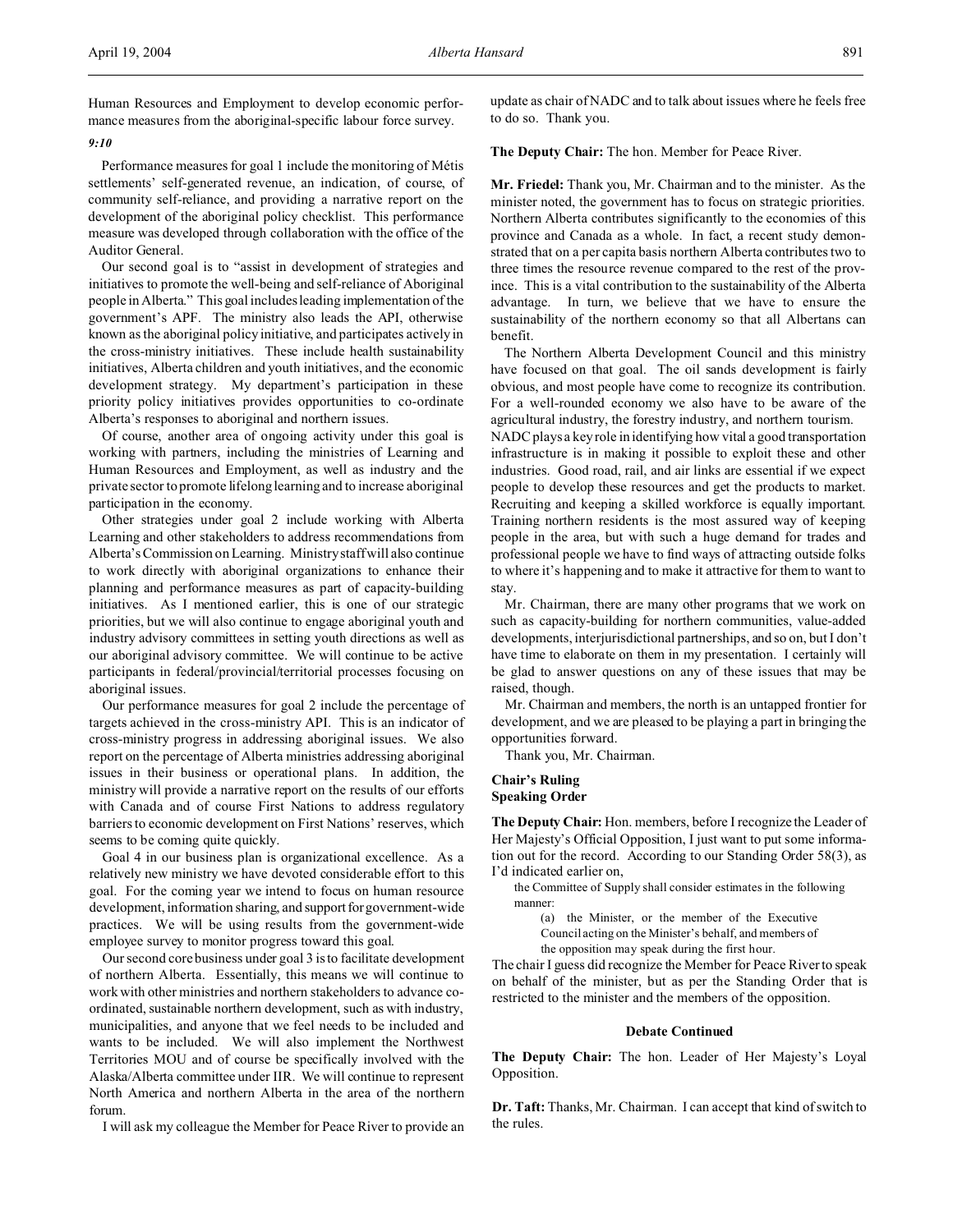Anyway, I listened with interest to the minister's comments and the Member for Peace River. I will mostly focus my comments, my own questions and thoughts, on the comments from the minister and on the business plan from her department.

It's interesting, I guess, in this Assembly that we use a lot of very bureaucratic language, and we talk in terms of monitoring and initiatives and frameworks and all these kinds of things. We in this room all generally know what those kinds of words mean, but when I sit here and look through the business plan and listen to the minister's comments, I'm inclined to want to speak in much more concrete terms and in the language that the ordinary people of Alberta who are out on the streets or in their homes would understand and the issues that I think they would be most concerned about. So my questions may not fit with the kinds of structure that the minister has for her department or her thoughts, but they are going to come her way nonetheless from me, and she can do her best to respond as we go along.

I've ended up making notes on eight different topics: on employment, education, justice, child welfare and children's services, housing, health, culture, and economic development. Those are the points around which I'll be organizing my questions to the minister.

I'm largely prompted to do so under point 1 on page 102 of the Budget 2004 business plans. The subtitle is "Aboriginal well-being and self-reliance." It says, "The Aboriginal population is growing faster and is younger than the non-Aboriginal population. The highest population growth is in urban areas." My questions really are intended not to focus exclusively but largely on urban areas. One border of my constituency is defined by Stony Plain Road in an area where there's a major program, a major agency serving the aboriginal population, and I'm thinking especially of those kinds of people when I raise my questions.

### *9:20*

My first questions to the minister are around employment and job training. Now, it's a common saying that a good job is the best social program, and I think there's of course a lot of truth to that. Unfortunately, the unemployment rate in the aboriginal population is very high, far, far higher than it is in the rest of the population. That stems from many, many issues: cultural issues, education issues, and on and on.

When the minister talks about her department's role as being one of building relations and facilitating the work of other departments when it comes to aboriginals, I'd like some specifics, if she can give them, on the relationship building and facilitation that's going on concerning employment for aboriginals. What are we seeing perhaps in terms of job placement, if anything, and how is that work being facilitated? Are there placement positions or placement programs with private-sector employers? I'm sure there are. Are there placement programs with the provincial public service itself or with nonprofit agencies or other levels of government? Is there any support given to aboriginal small businesses, or what kind of facilitating occurs there? Are aboriginal small businesses encouraged to get involved in chambers of commerce or in perhaps obtaining funding from banks or from credit unions or from the Business Development Bank or something like that? So these are really issues around employment. What work is going on and will be going on this year under this budget to improve the employment prospects of aboriginals in Alberta?

The second topic I'd like to spend a few minutes on of course relates to the first. The second one is education, and this is key to all kinds of things. I'm sure we all know in here that good education is an excellent predictor of good employment, of good health, of minimum contact with the justice system, and generally of a happy

and successful life. Again, the education prospects of the aboriginal population are not what I think we would all agree they ought to be. So what kind of facilitation is being undertaken by her department to improve the education prospects and opportunities of the aboriginal population?

Is there support for any kinds of special school programs? I know that in my constituency there's a special program at Sherwood school under the public school board. Is that something that is occurring on its own through agencies and the community and the school board? Is that something that the minister sees her department having a role in? Maybe it's not necessary in Edmonton, but what about in other parts of the province? I would like some comment on that, for if there's one thing that should be the ultimate priority of this department, I would think it would be improving the educational lot of aboriginals in Alberta.

Of course, that doesn't just apply to schools. It also applies to postsecondary learning institutions, so is there work occurring in this budget to facilitate the success of aboriginals in postsecondary institutions in Alberta, whether that's universities or NAIT or colleges? How are we encouraging aboriginals and supporting aboriginal people to go on after they finish grade 12 to become journeymen blue-collar workers or to become professionals or teachers or nurse practitioners so that they can serve their communities either in remote areas of the province or in areas like Stony Plain Road right here in Edmonton?

What about education support for adult aboriginals who are living on their own? I'm thinking, for example, of upgrading or encouraging adults to return to finish high school or even to get basic literacy and numeracy skills. How is your department reaching out to the community, reaching out to the colleges or to the special programs across Alberta that upgrade people so that they can complete grade 12 and move on to postsecondary education? How are you reaching out to the adults who never had the opportunity to finish schooling?

The third area is justice. I notice the Justice minister is here tonight, and I know he's got concerns and thoughts on the disproportionate number of aboriginals in contact with the justice system. Again, what is the minister's department doing to address the issues that aboriginals face in relation to the justice system of Alberta? Of course, prevention would be the very best thing to emphasize, I suppose, if we had a choice, preventing people from becoming incarcerated or ending up in court. That may well involve improving their education or ensuring that they have a job or giving them better housing and so on. What kind of prevention work is being facilitated through this department so that aboriginals don't end up in the justice system in the first place? Is there liaison going on with police departments or with the court system or with the support systems that are there for people once they're discharged from the justice system?

What about addiction treatment programs? What work if any is being done by this department to address the addiction issues faced by the aboriginal population? I'm not saying that you have to be involved in all of these areas. I'm just looking for the facts here. Is that something that is delegated entirely to AADAC, or is it something that your department has a special role in in terms of connecting the AADAC and other services to the aboriginal community? So those are the questions I would have on the minister's work on justice issues.

Children's services and child welfare were next on my list. I think back to work I did many, many years ago in child welfare in Edmonton and, again, the disproportionate number of child welfare recipients who were from the aboriginal community and the need to be really plugged into that community to intervene as early as possible and prevent small problems from becoming big problems. This would be work, of course, being done through the Children's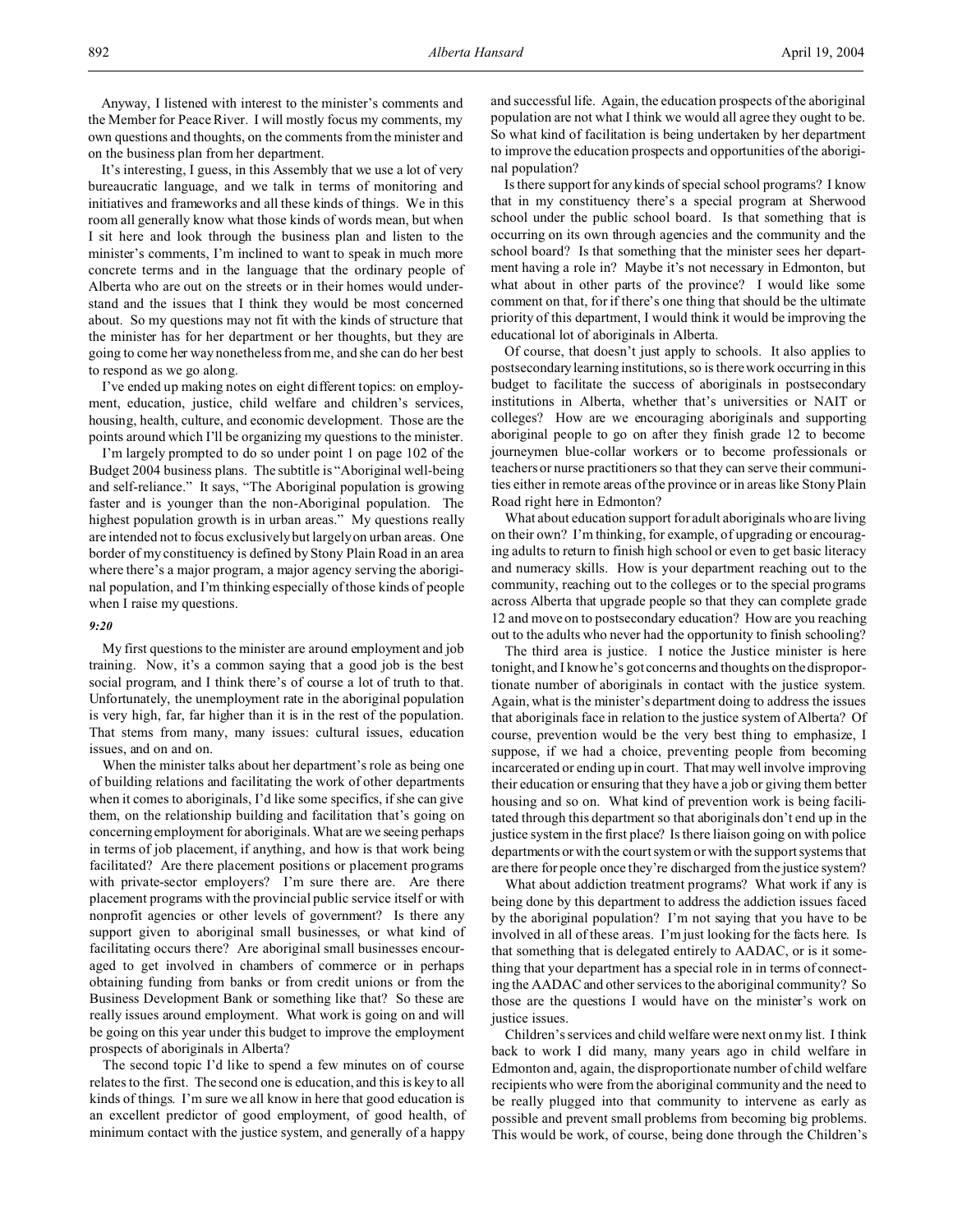Services authorities, but what role does the department of aboriginal affairs have to play in addressing children's services and intervening, for example, or facilitating other organizations to intervene in families at an early stage?

Does the department have a role to play in ensuring culturally appropriate family supports for aboriginal children so that if they do need to be removed from their family, they can remain connected to their culture?

Finally, of course, support for Children's Services agencies in urban areas, where we may have aboriginal families in predominantly nonaboriginal neighbourhoods or communities. They may be isolated. They may be needing support. They may be needing some kind of intervention in urban areas. Is there a role for this department to play to reach those kinds of families and the children either through the school system or through community agencies or through children's services agencies? Or perhaps, quite appropriately, the department has said, "No. We're leaving that to the children's services authorities or somebody else, the school board."

## *9:30*

So I'll stop there. Just to recap, the four general things I was asking the minister about are job training, education, justice, and child welfare. If the minister wants to make some comments now on her department's role in those areas, I'd be quite interested. Thanks.

**Ms Calahasen:** Well, I can do that, Mr. Chairman. First of all, thank you for the questions. I think it's important to be able to address some of them. I'll try to hit as many as I can, and then we'll certainly write if there's anything that I missed that could deal with some of the issues of my budget.

I want to talk about a very important area which is the language, culture, and places that I feel very strongly about. I think it's important that no matter what happens, no matter where the kids are or where the people are, they should have those connections. So what we do in Aboriginal Affairs is try to make sure that we facilitate. We work with families. We work with individual organizations. We work with industry. We work with whomever we can to make sure that we continue to do that. That to me is really important no matter where we go. We work with schools as well. I want to go into the specifics that you're talking about.

As you were saying about unemployment and job training, unemployment, as we know, is very high in some communities. It's been getting better, and I think this is really important. When you look at the labour force statistics that Human Resources and Employment did – and this is where we were involved with them – just as an example, Alberta aboriginal people off reserve, workingage population by age and gender, all aboriginal people in March 2003 is 85.9 and March 2004 is 86.6.

Then when you look at the breakdown, you begin to see that there are different things that happen as a result of the working age and the population. Just to give you an idea as to statistics, in March 2003 all people in the labour force was 61,000 and in March 2004 it was 60,000. So there's been a slight drop. The unemployed and the employed is really interesting because in March 2003 it was 5.9 per cent and in March 2004 it was 6.1 per cent. That's all aboriginal people. So when you look at that, you begin to look at pretty high unemployment rates.

What we've been trying to do is get information that we never had before to be able to work from. So this was a very important document, and it will continue to work very well when we're talking about economic and demographic analysis so that we can begin to use this as we move forward. If you notice, even in some of our areas where there are measurements, it's really hard to come up with

the data. What we need is the data because this kind of information is really important.

In terms of the job training, as you know, we have had really good success with partnerships with industry, and industry has certainly come to the table. We have something like over 50 partnerships that are happening. This is on an economic development side as well as on a training side. What we have is some 50-plus partnerships, and it's growing. I don't know the specifics in terms of the numbers as of today; however, it's growing. What we have are training possibilities that come about in each different area and each different sector, whether it's in energy or whether it's in environment or whether it's in forestry or whether it's in wind power, et cetera. So we've got different kinds of groups that are coming to the table wanting to bring job training and talk about training the people so that the young kids and the aboriginal community at large can come and be able to be trained for specific jobs.

We'll get the numbers. I don't know when those will come, but as soon as we can get those numbers, we'll certainly provide them to you. I think that's really important. You're right. To get out of poverty you need a job. You need the opportunities in order to be able to get a job, and that's what we've been trying to do.

So what we do in Aboriginal Affairs and Northern Development is we facilitate that within the community at large, not to say that you have to hire the people. What we say is that you have to work with the First Nations and the Métis and make sure that there are some training opportunities for them so that they begin to train for those jobs that are available out there.

We've also been looking at ways for us to work with industry so that they can begin to tell us an inventory of the kind of skill development they require for their businesses and their industry. So we begin to look at how we can work with Human Resources and Employment, and from that we can begin to look at training that Human Resources and Employment has and then try to measure and meet up with industry as well as with the aboriginal community so that we can begin to see how the jobs can be a result of that as we train them.

There's been a lot of job shadowing that has occurred. I've got to give industry a really good plug here. What they've done is they've said: we are willing to do this if we know what it is that we have to do. We've got people who have come to the table and indicated: we'll take people on so that they learn what it is that we're doing, and then that way they can move into those positions.

So we've been doing those kinds of things but not only with industry. We've also been doing it within government. We have been doing it within our department so that our department can also begin to see the possibilities of the training that could happen and make sure they understand maybe management or other kinds of responsibilities as well as working with personnel and being able to ensure that we can continue to work in that vein. That to me I think is one of the most important parts of making sure that we hire people that want to be there, that want to be trained for those specific areas and continue to move in that direction.

On education. This is one of my passions. Education to me I think is one of the most important keys to aboriginal people being able to get where they want to go. I know that no matter what happens, we have to continue to educate the people. We have to make sure that kids can reach grade 6, grade 7, grade 8, grade 9. As a person who has been involved in that and interested in that, you know that it is one of the most difficult times in aboriginal country to be able to overcome the grades 6, 7, 8 and 9 level and move on into high school.

I have to commend our colleague the Learning minister, who's been working on a number of different initiatives that will help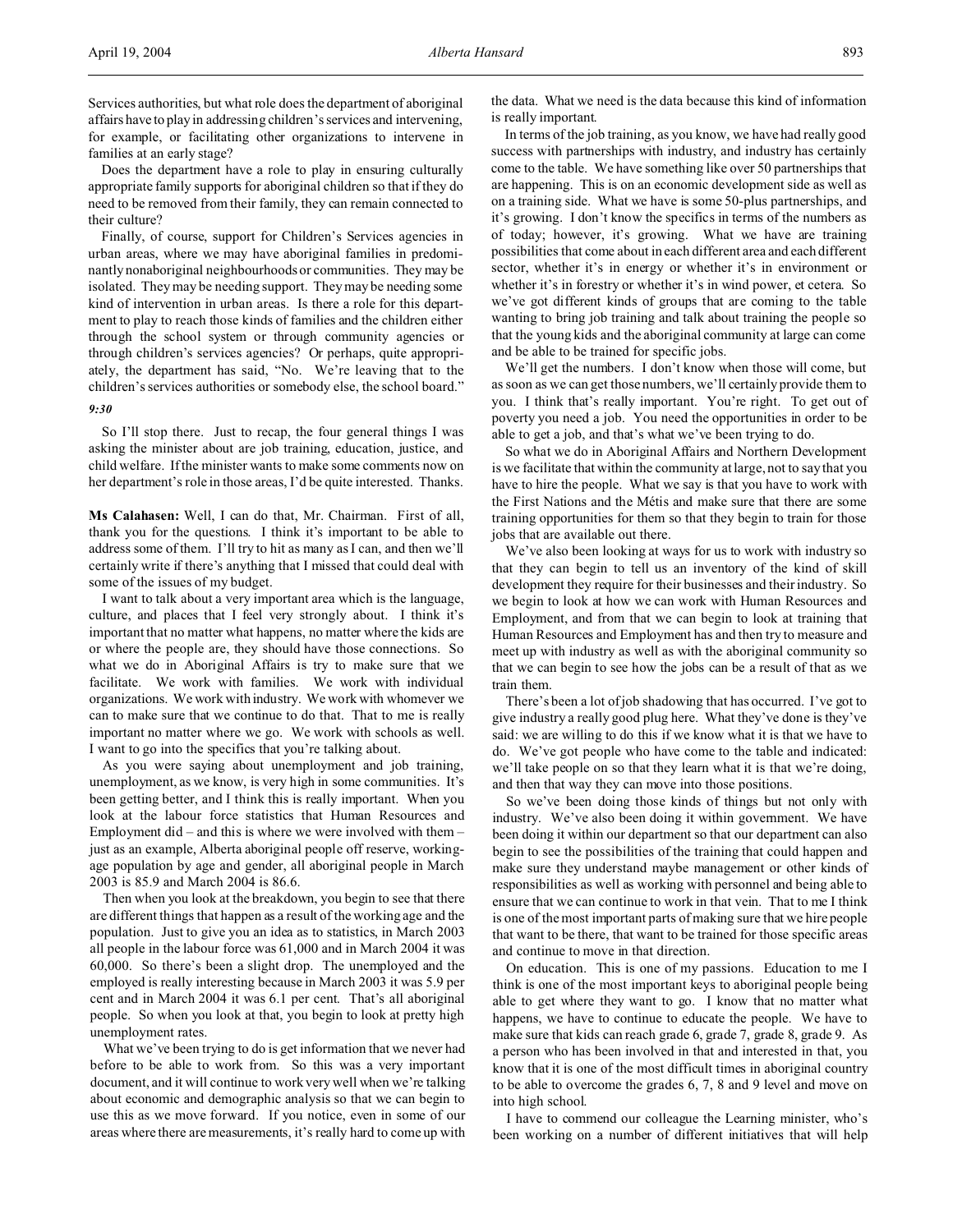In terms of connecting for the aboriginal people to become professionals or semiprofessionals, what we've been trying to encourage is work with the colleges and the universities. As a matter of fact, on a yearly basis I meet with the president of the University of Alberta, and we talk about initiatives that are specific to aboriginal communities and northern people. What we try to do is figure out how it is that we're going to be able to look at how they can begin to accommodate the aboriginal community coming in to make sure that they can become professionals as well and that they can be accepted into many of the different faculties. It doesn't just have to be education. There are other faculties that we've been trying to ensure that we work together with in getting there.

The other one, of course, is that we've been talking to NAIT, and of course SAIT has also been involved. How can we ensure that on the technical side and on the labour side and the technical development, we will work with them in terms of how they can also begin to go into the communities and make sure those communities can access the technical side, whether it's pre-employment or pretrades?

As an example, in Wabasca the Bigstone band just graduated some 12 people who were in pre-employment trades so that they would begin to recognize where it is that they want to go. Is it welding? Is it pipefitting? Is it those kinds of things? Then they begin to explore those areas of interest that they would like to see. That was a really great graduation. There were 12 individuals who kind of decided that, okay, some of them wanted to be welders, some of them wanted to be pipefitters, some of them wanted to be electricians, and some of them wanted to be carpenters. So we had a whole variety of people wanting to do different things.

#### *9:40*

But those are the pre-employment trade types of initiatives that my colleagues from Alberta Learning as well as Human Resources and Employment have been involved in as well as Aboriginal Affairs and Northern Development. We facilitate that kind of an idea. We work with the First Nations and the Métis to come to the table and bring not only the NAITs or the SAITs or the universities but the colleges as well to be able to provide that kind of information.

Maybe I'll go to the justice system now. As you know, the Minister of Justice certainly has been improving life in the justice area. I want to say that it's the first time that we've seen some aboriginal judges being appointed, and that's a result of a movement within this government making sure that we work in that direction. We want to be able to see how those kinds of decisions that come from those judges make application on the cultural side. So what they do is they work with the culture, see what they can do to work with the aboriginal community so that the decisions will be better in terms of making sure that we don't have as many people as we do have in the justice system.

The other one, of course, in terms of justice is that we had a few areas where we were working – I can't remember the project, but it was in the Fort Macleod area – to make sure that we can look at relationship building. The community and the friendship centre were working with the RCMP to be able to see how they can improve relations and make sure that they continue to work in that vein so that it doesn't become negative, and it's that whole area on the justice side. My colleague from Fort Macleod certainly knows that one and has been advocating for that.

This sort of ties into Children's Services as well, the family violence round-table. You know, like in most cases when there's anything of violence that happens, people are usually taken into custody or taken to jail. With the family violence round-table we want to be able to see if we can look at not just a punitive system but rather a way of dealing with healing of the whole community and the family. What we've done is we've encouraged the aboriginal community to be involved in our family violence round-table so that they can bring their views of what they see as a justice system that would work for them when it comes to any kind of issue like this. So we see that involvement, and what we do is facilitate that as Aboriginal Affairs and Northern Development. We encourage involvement, and we try to do whatever we can to encourage their involvement in all areas.

Children's Services. You're right; intervention is really important. It is really totally important. So how does Aboriginal Affairs and Northern Development get involved? Well, we do a number of things. First of all, we organize meetings for people if they need it, First Nations as well as their agencies. We intervene for aboriginal families and children. We help ensure that there's going to be involvement of the aboriginal community when there are policies that could potentially affect them. What we do is we also make sure that we encourage a cultural component in things that will affect aboriginal communities.

As an example, region 10 exists as a result of the fact that the Minister of Children's Services wanted to ensure that there was an aboriginal component. We supported that, and we wanted to make sure that we were part of that. We've been working with my colleagues who are responsible for their areas because we're not program deliverers, service deliverers. What we do is we facilitate, we support, we encourage, we advise, we do intervention in some cases, and we certainly try to ensure that aboriginal families are going to be recognized in whatever happens and in any decisions.

So I'll leave it at that for now, and any other questions that I may have, I'll answer as we go through.

## **The Deputy Chair:** The hon. Member for Edmonton-Riverview.

**Dr. Taft:** Thanks. I appreciate those comments from the minister. I'm trying to picture myself being somebody who isn't normally in here, somebody who isn't normally conversant in the ways of government and is struggling to get along in the world and is attempting to understand what facilitation and monitoring and intervention and all of that means. So I really encourage the minister to be as specific as possible.

The next area that I find myself thinking in terms of is housing and the need for housing that is safe, housing that is accessible, located where people are living and they can use it, housing that is affordable, and housing that is healthy. Again, I know that this department doesn't provide housing services per se to aboriginals, but it's a pretty fundamental need, and I would be interested if the department has specific activities to facilitate better housing for the aboriginal population and how they might encourage a better quality of housing.

I'm thinking of problems that I hear about with, say, safe water, with fire hazards, with an issue that I've raised in other contexts in this Assembly: concerns around toxic moulds growing in aboriginal housing because of maintenance problems. So is there anything in this budget and its many millions of dollars that will facilitate an improvement in the housing of the aboriginal population?

The next topic I'm interested in is health. Of course, it relates, as I said earlier, to issues like education and employment and housing. The aboriginal population has a considerably shorter life expectancy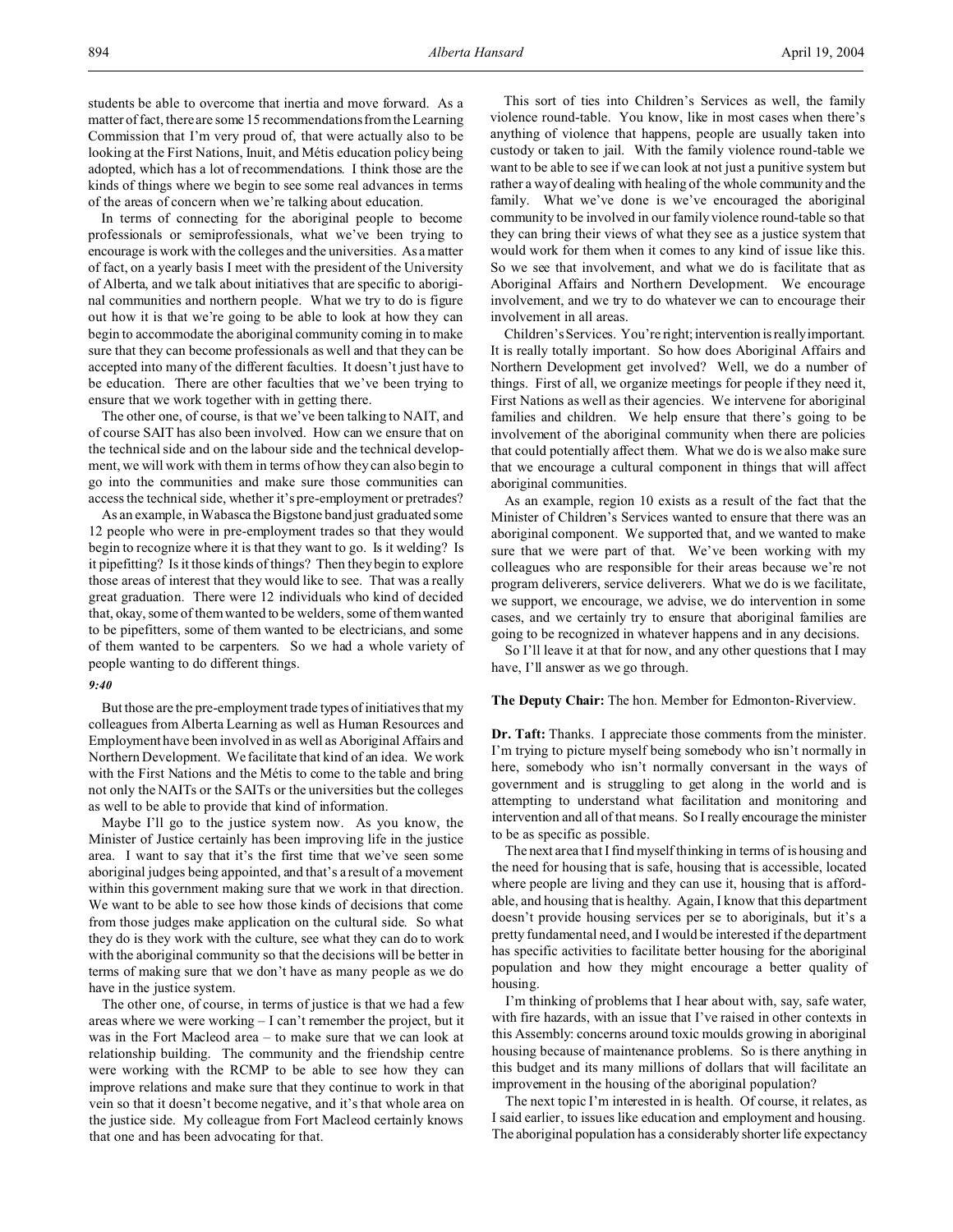than other Canadians, has a much higher morbidity rate, many more diseases, from diabetes to mental health issues; you name it. There's a much higher rate of health problems among the aboriginal population. Clearly, those are issues either addressed primarily by the regional health authorities or by the federal government, but is there a role in this department for facilitating an improvement in the health of the aboriginal people of Alberta?

Specifically, I'd be interested if she could comment or respond in writing about health initiatives in urban centres and health initiatives concerning mental health and, also, if there's been any thought given to encouraging the department of health to appoint a director of aboriginal health services or health issues within that department to bring a focus in the government's health system to aboriginal issues.

After health I want to raise the issue of culture. I think it's pretty evident that a strong and vibrant culture produces healthy and successful people, and the aboriginal community in this province and across this country is struggling still to maintain its cultural identity through pressure on its language, pressure on its customs. At the same time, as anybody who has gone to the powwows or other ceremonies has seen, there's a determination to preserve and develop the aboriginal culture and, I think, probably a renewed interest in that culture from the nonaboriginal population.

That culture is sustained through communities, through people coming together to share events, to share stories, to share a language, to share their customs and their food and their dances and their rituals and their music. What's the department doing to ensure a vibrant aboriginal culture in Alberta? Specifics on that would be helpful. You know, not just saying: well, we facilitate that. But some specifics. What are you doing?

### *9:50*

The last topic I'll touch on tonight in this department is around economic development. I know that isn't just an issue for the minister; it's an issue for the Member for Peace River, who is the chairman of the Northern Alberta Development Council. Clearly, there is a lot of interest in resource development in northern Alberta, whether that's oil sands and petroleum resources, forestry resources, agriculture, and maybe even diamonds or other resources. There has been some real success in some of these areas. I know that some of the major oil sands companies are renowned for having excellent aboriginal employment programs.

But, again, I'm concerned about activities in urban areas. The reserves are primarily the concern of the federal government, but the economic opportunities for aboriginal people in urban centres, I think, are pretty limited. I'm particularly thinking of what's been in the news recently around the development of casinos on reserves and whether the minister or her department has any role or any view or policy on casinos as an economic development cornerstone for the aboriginal community because it looks like we're headed in that direction.

I personally have very mixed feelings about that development, and I'd be interested if the minister has comments on that or if there are any proposed activities in the department this coming year to address economic development issues in relation to casinos and maybe spinoffs from that, maybe tourism. Maybe there's an opportunity to do great cultural development or cultural activities and tourism with casinos. I don't know. But it seems like that's going to be a big issue. This is the department of aboriginal affairs. How does the department connect to that issue?

Thank you, and that will wrap up my comments for tonight on this department. Thanks, Mr. Chairman.

**Ms Calahasen:** Well, you certainly have asked a lot of questions,

and I want to make sure that we do give all your questions due consideration, and anything that I miss I want to make sure that we will provide that in writing to you. So I will make sure I do that, and the questions that I don't address, I will try to get to you as indicated.

I just want to go back to some of the questions that you asked originally, and I just wanted to talk about the aboriginal populations you were talking about. In all Alberta cities, of course, in 1996 there was 70,800 population, or 45.5 per cent of the provincial total. Of course, in 2001 all Alberta cities, 91,985 population, an increase of 21,185 people in five years that have moved from the reserves to the city.

I want to go back now to the housing component. As you know, one of the greatest concerns that I've heard from aboriginal communities is housing. They always are coming and talking about this. So what we did was we did take this to the western and territorial ministers. We wanted to make sure that we got this on the national agenda, and we want to address this through, of course, the homeless strategy and make sure that we do land claims and other settlements with First Nations to address some of the housing issues.

We've worked on, of course, a number of the fire safety issues on and off reserve. As you know, there's some disconnect there, and we've been trying to make sure that we do that.

We also want to ensure that on the provincial front – and on the FPTA area I've addressed that with the minister of INAC to ensure that we do deal with housing at that level, and most of my colleagues on the FPTA are certainly very supportive of us discussing housing needs all across Canada. So we have housing not only on the western front and territorial front but also on the national front. The First Nations are certainly bringing it to the table as well because they are really going through a housing crunch.

Of course, on the provincial front, as I was indicating, we have the remote housing, which now addresses some of the aboriginal communities, such as in the Grande Cache area and some of the northern communities in the Fort McMurray area and of course in my constituency as well as the constituency of Athabasca-Wabasca. We've got those areas beginning to be looked at in terms of housing. So we're dealing with those communities.

In terms of health, what I wanted to talk about – you said to be specific. What we're looking at is implementing 52 new aboriginal wellness initiatives which are really key to ensuring that we deal with the health issues of aboriginal communities. We are working with a wellness committee that has been established by Alberta Health, and that's the aboriginal component, looking at different initiatives within the health area. As a matter of fact, Aboriginal Affairs and Northern Development initially, in my view, helped establish the aboriginal health strategy, in which one of my department members was involved. Those are the kinds of specific areas that I wanted you to be aware of.

You asked me about casinos. As you know, I was the chair when we were developing that casino policy, because the First Nations wanted to be at the table when it came to casino development. So what we did was work with Alberta Gaming as well as my department and facilitated that meeting so that we could develop the policy. It is the first of its kind in Canada relative to a First Nations policy that would deal with gaming. There are other policies across Canada, but this was very specific in terms of the agreement that was achieved. I believe that was really an interesting one because that sort of set the stage for them in terms of what they can do.

As a matter of fact, there was one just announced the other day, the Enoch casino, which they've been working on for a long time. My understanding is that as they begin to develop and know what to do, we're going to see a little bit more. It's their wish. They should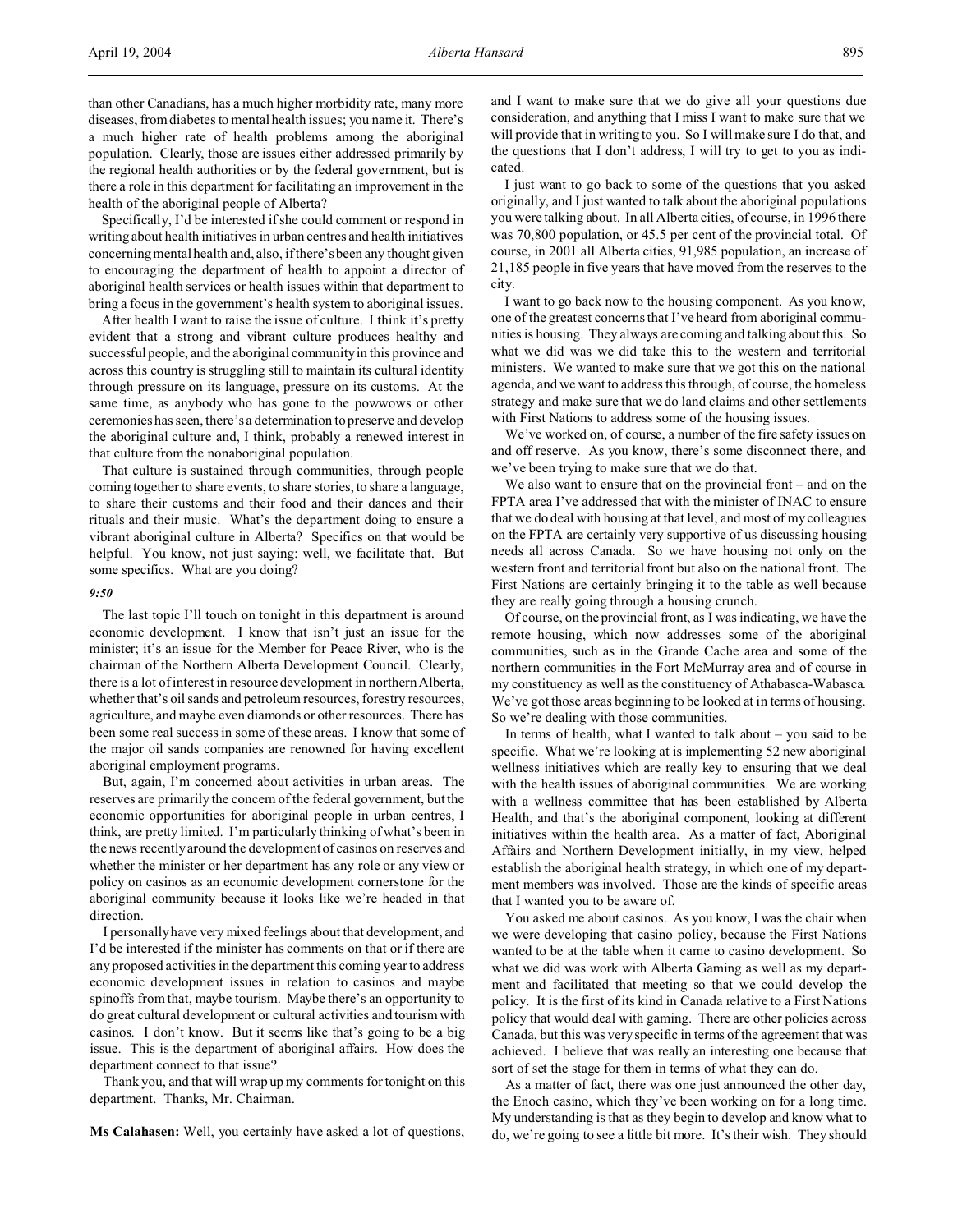On the health issue, as well, we've been involved in the diabetes strategy. We support the Mental Health Board and, of course, a number of other initiatives that are culturally appropriate in the health area. You wanted me to be specific on some projects here, and I thought that this was really important. In Edmonton my staff are working with the Eastwood community for the health centre project to include aboriginal-specific programming, looking at hiring aboriginal health workers, developing a more holistic core system that will be open to nonaboriginal people.

So those are the kinds of specifics that we're working with. I think that what we will do rather than name all the specifics here is provide you with all the necessary information that we can provide you with and ensure that you get the information.

**The Deputy Chair:** The hon. Member for Edmonton-Gold Bar.

**Mr. MacDonald:** Thank you, Mr. Chairman. [interjections] I can only assume that Calgary scored, and I hope they did.

It's a pleasure to participate in the debate this evening on the estimates from Aboriginal Affairs and Northern Development. I've been listening with interest to the exchange between the hon. Member for Edmonton-Riverview and the hon. minister and the hon. Member for Peace River.

### *10:00*

My first question would certainly be surrounding the Northern Alberta Development Council. What role, if any, has the council played in the idea of the railway to Fort McMurray and beyond?

## [Mr. Lougheed in the chair]

I know that Economic Development has put forward money to have a look at this proposal. What, if any, activity around the Northern Alberta Development Council has occurred? Does the Northern Alberta Development Council approve in principle the idea of either building a separate rail line or upgrading the existing one to Fort McMurray, and is any wood fibre from the north being considered as a potential freight for that development, if it were ever to be built?

Also, have there been any further discussions or studies done on an east/west road to connect the Fort McMurray region south of Wood Buffalo national park, of course, quite a bit south, across to the Peace country? What, if anything, is going on with that idea?

Now, certainly, you know, this department hasn't been without controversy in the last year. There have been significant discussions, Mr. Chairman, with the Northern Alberta Oilfield Contractors in regard to land claims and land claim settlements. Now, when we talk about the aboriginal land and legal issues within a section within the ministry, I understand that section helps identify and resolve issues surrounding land claims here in Alberta. Co-ordinates all provincial activities or just those within the Department of Aboriginal Affairs and Northern Development? Or does that co-ordination mean also the activities within Alberta Justice, which I would assume represents Alberta's interests in the courts?

Now, I would think that whenever we're dealing with a lot of land

claims settlements and a lot of land claims issues, there must be significant legal costs involved here. Where are those costs? Are they with Alberta Justice? Do you hand over all legal costs to Alberta Justice? If you do, what is the total of those costs? Do you handle them in-house? How many of those legal costs are contracted out to outside legal firms?

Certainly, I know there are over 35 land claims, but it would be interesting to get an update. In particular, I think it would be of particular interest to the Northern Alberta Oilfield Contractors, for one, to many of the First Nations bands. Could we get an update, please, on how many land claims are outstanding? There are over 30. Perhaps there are as many as 35. I think one or maybe two have been settled. What is the contingent liability for those land claims? Also, where would I find the commitment in the budget? I understand that over the next five years there is a commitment to pay out in excess of \$14 million under a settlement agreement with a First Nations band. Which band is that, and where do I find that commitment in the budget estimates? I think it is of public importance.

Now, the hon. Member for Edmonton-Riverview talked a little bit earlier, as did the hon. minister, about when we look at the employment rate, and we look at the percentage of population completing high school, the percentage of population completing postsecondary, or the life expectancy of First Nations people and other Canadians, and there is a significant difference. It's all fine, but it's not.

There is no reason why the employment rate in the aboriginal community should fall behind the nonaboriginal community. One only has to look at some of the public policies that are being discussed in this province. There's a shortage of labour. There's a shortage of cheap labour, but there's not a shortage of labour. I would encourage the hon. minister to look at the First Nations communities as a source from which we can train people for the jobs that have been created in this province. There is no reason for this employment rate to be so different between the aboriginal and nonaboriginal population.

As the north is opened up for development, this is a perfect opportunity to train First Nations people not only, as the hon. member said earlier, in the skilled trades but also in the health care professions, encourage an increase in the number of aboriginals that are attending university. This is very, very important. When we look at the entire population in this province that's between the ages of 15 and 24, over 10 per cent of them are unemployed. I don't know exactly how many of those are aboriginal youth, but we have to work at this. Before we start entertaining programs to recruit workers from other countries, we've got to make sure that we make every effort to train Albertans, and that includes Albertans from the aboriginal communities.

Now, my colleague talked about access to health care, but I would encourage the hon. minister to make every effort, again, to make training programs accessible for the aboriginal population. If that means working in partnership with groups, with trade unions, with community colleges, I don't know. But I know that the bursary program that was initiated has been accessed by First Nations students, and I think we need to see more of that. I would like to see, hopefully next year, a significant increase in the number of First Nations or aboriginal students accessing those available bursaries.

Mr. Chairman, with those questions, I believe I will take my seat. Those certainly are all the questions I have at this time, but I would be very anxious to get an update on all the land claims that are still outstanding and the legal issues surrounding them, because we certainly had quite an interesting debate in here last session in regard to aboriginal land claims and the Northern Alberta Oilfield Contractors, particularly around the Slave Lake area.

There are still, in my view, many outstanding questions. There are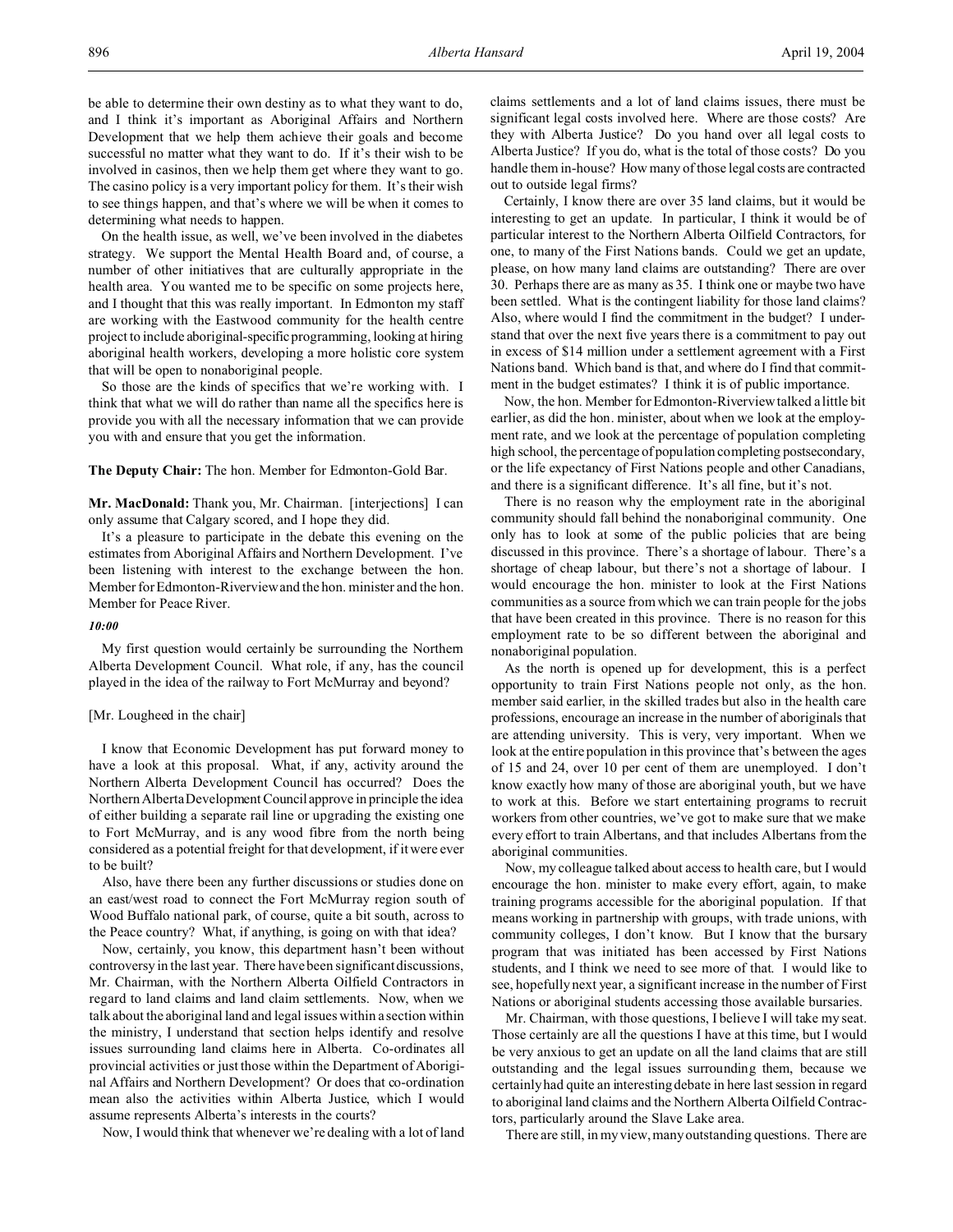still many issues to be resolved. I look forward to hearing the hon. minister's answers. Thank you.

# *10:10*

**Mr. Friedel:** Well, Mr. Chairman, the first couple of questions were directed at the activities of the Northern Alberta Development Council, and I'm going to be dealing with those.

The first question that was asked was: did the NADC or does the NADC have any role in the current proposed railway to Fort McMurray? At this point we have no direct role. I'm assuming that your question is related to financial involvement. We have no financial contribution. But we definitely are following this with a great deal of interest because there's no doubt, when you're dealing with the kind of freight that goes to and from some of these northern resource communities, that it takes a tremendous toll on the current highways. If this railway can be developed at a reasonable cost, as has been said, I think, a number of times in this Assembly, with the industry making the financial contributions, it could be quite a boon to the north.

Just as an example, the railway right now from Hay River down to Edmonton has been there for quite some years. It's been developed almost hodgepodge, piecemeal over the years through NAR and such, but I would hate to guess what the development of either that part of northern Alberta or the Northwest Territories would be without that facility.

If I can even stray a little bit, we're working very actively on an east/west connector from the greater Peace Country through B.C. to the port of Prince Rupert: you know, possibly containerization and such facilities. Getting product to tidewater right now is horrendously expensive, and a more direct and, I would suggest strongly, more efficient route could be by rail. I'm just making those comments because, you know, that should suggest why we would be interested in seeing some reasonable development of a Fort McMurray railway as long as it's feasible and reasonable.

As far as the east/west connector road, that's another project we have been working on very actively. We've been working with a consulting firm and a number of industry representatives from the area possibly to promote a P3, or if I can be so bold, maybe a P15 or P16 because of the number of industries and communities that want to get involved in this. Because of the terrain, some of it muskeg and that, it's an expensive road. Right now many industries build licence-of-occupation roads, LOC roads, at their own expense for their own purposes and typically lease right away to other companies.

If they could be on the right alignment to facilitate what could be a permanent public road, these companies, we believe, are more than willing to ante up financially, I would suggest, possibly more than half the cost of such a road. If through that kind of a partnership it could be made possible, we would definitely be putting our technical resources at the disposal of the minister and the department. In fact, we have met several times with the minister and some of the department officials, and in the next few days there are some community meetings to determine what the communities along the way would expect, how they hope to benefit, and what they might contribute. So this is definitely one of those stay-tuned, I hope good-news stories for the very near future.

## [Mr. Shariff in the chair]

I believe the minister might be talking about some of the other issues, but as far as the NADC bursary you did ask a question about whether aboriginal students had access to these. The answer is

definitely yes. I can't tell you off the top of my head what percentage, but the bursaries are based on application by the students. It's a very good cross-section of the northern part of the province that the bursaries are distributed through. I think the short answer is the one I gave you. There is no distinction on race, certainly, and many aboriginal children have taken advantage of these. I shouldn't say just children because many students nowadays are adults returning to learning.

I might add that our bursary has been made a little bit more flexible not specifically, again, for aboriginal students but because of the nature of the remoteness. A lot of bursaries people would expect would be the kind that, you know, if you're going to university, you're a full-time student. We've tried to make it flexible so that even part-time students who have difficulty leaving home, you know, going to where the technical schools are and such and possibly even some skills upgrading programs, can take advantage of it. So it's very much fine-tuned to help people in the smaller remote communities.

I think those are the questions that you asked that specifically related to NADC.

**The Deputy Chair:** Hon. minister, you wanted to answer?

**Ms Calahasen:** Did you want me to answer, or do you want to continue?

**Mr. MacDonald:** I have one more question to the hon. Member for Peace River.

**The Deputy Chair:** The hon. Member for Edmonton-Gold Bar.

**Mr. MacDonald:** Yes. Thank you, and I appreciate the co-operation from the hon. minister.

Again for the hon. Member for Peace River in charge of the Northern Alberta Development Council: is the council working in any way with any other government departments in regard to this proposal that's coming out of British Columbia for another development on the Peace River on the B.C. side in regard to hydroelectricity? How does the development council feel about this proposal that's coming from the B.C. government to add another dam onto the Peace River on their side of the border of course? Is there any cooperation between other government departments in the province, and is there any discussion with the federal government in regard to this matter at this time?

Thank you.

**The Deputy Chair:** The hon. Member for Peace River.

**Mr. Friedel:** Thank you, Mr. Chairman. The news of, you know, a proposal from the B.C. government to expand their hydro dam network on the B.C. side is about as much news to us as it is to you. There hasn't been any in-depth discussion. We certainly are following it with some interest. The involvement we have probably would be more along the lines of the Glacier Power proposed developments on the Alberta side, the smaller weir-type dam, which has a lot of potential for the Peace River itself not just in that location but maybe even others if it proves to do everything that these people have suggested it will. But NADC has not had any direct involvement with B.C. Hydro on another dam on the B.C. side.

**Ms Calahasen:** I'll just answer a few questions, and then we can send you some information in written format. I think there have